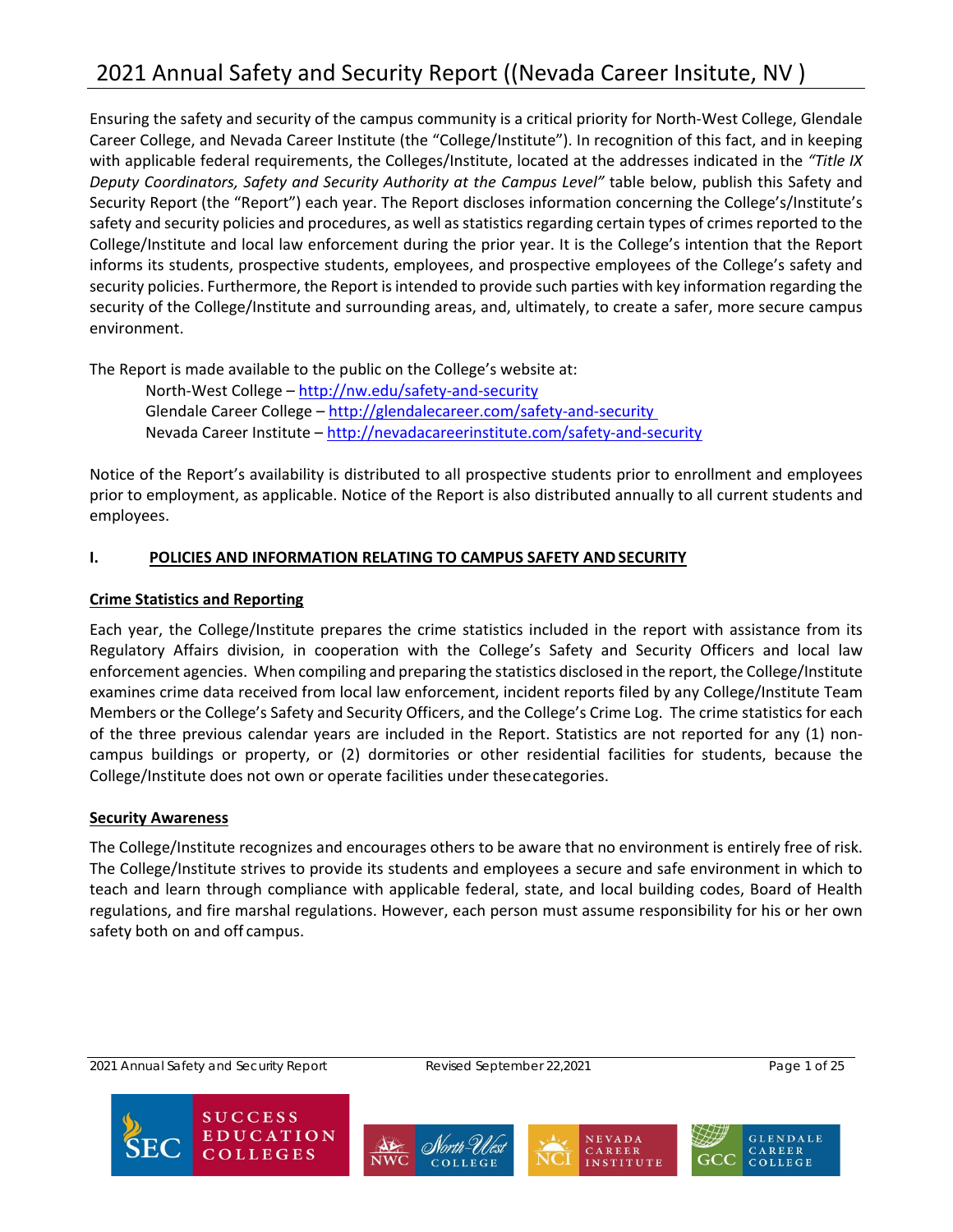## **Security of and Access to Campus Facilities**

Access to campus facilities is controlled at all times. All doors to the building(s) remain locked after the close of regularly scheduled business hours, and only designated personnel have access to the building(s) during those times. Visitors or guests are not allowed to access or visit any area of the campus without permission of an authorized school official. The College/Institute does not operate or sponsor any on-campus or off-campus student housing or student organizations, including fraternities or sororities.

The College/Institute conducts fire, safety, and security audits of its facilities on an annual basis. During this process, the facilities team and the college's administration assess the campus environment and determine if current policies are adequate to ensure the safety and security of the college's students and employees. If deficiencies are identified, College/Institute administration will make immediate and necessary changes to applicable policies and to the facility.

### **Campus Law Enforcement**

The College's Safety and Security Officers have the authority to ask persons for identification and to determine whether individuals have legitimate business at the College/Institute. Safety and Security Officers do not possess the power to arrest. Criminal incidents are referred to the local police having jurisdiction over the campus. The College/Institute does not have any agreements with local law enforcement for the investigation of alleged criminal offenses; however, the Safety and Security Officers at the College/Institute maintain a working relationship with local law enforcement.

All crime victims and witnesses are strongly encouraged to promptly and accurately report any crime to the College's Safety and Security Officers and the appropriate law enforcement agency, in accordance with the reporting procedures set out below. Prompt reporting will ensure timely warning notifications to the campus community and timely disclosure of crime statistics.

### **Monitoring and Reporting Crimes Occurring on Campus**

Members of the College's/Institute's community, including students, faculty, staff, and visitors are strongly encouraged to immediately report any crime, emergency, or other public safety concern to the College's Safety and Security Officers and the appropriate local law enforcement agency, even if the victim of such crime elects not to or is unable to make such a report. In addition, any such crimes or concerns may be reported to the College's senior staff. Contact information for these parties is as follows:

Title IX Coordinator at the Campus Support Center:

| Title IX Coordinator | Serjik Kesachekian      |
|----------------------|-------------------------|
|                      | <b>Chief Compliance</b> |
|                      | Officer 626-251-1078    |

2021 Annual Safety and Security Report **Revised September 22,2021** Page 2 of 25

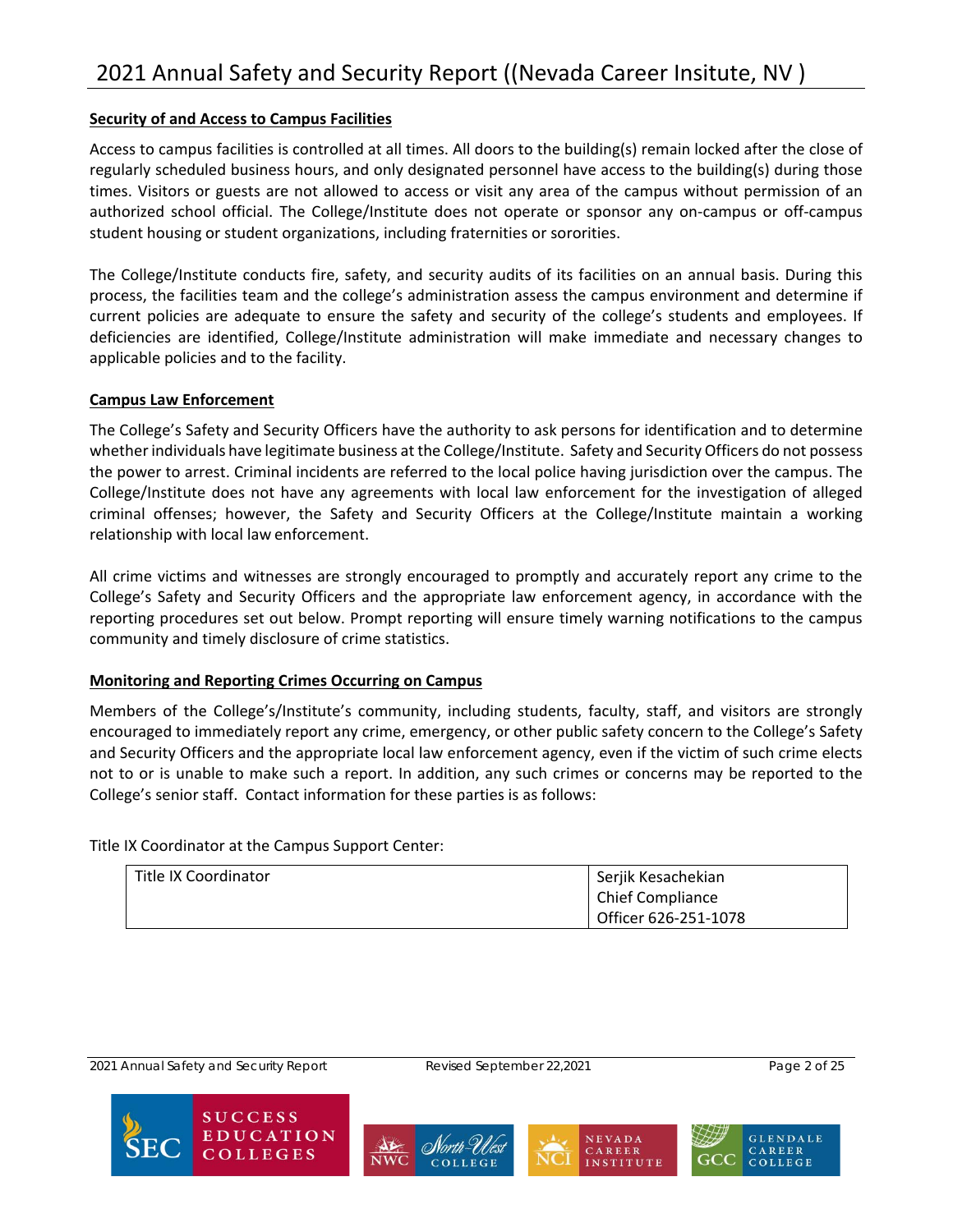Title IX Deputy Coordinators, Safety and Security Authority at the Campus Level:

| North-West College-West Covina                  | <b>Aldwin Dauis</b>              |
|-------------------------------------------------|----------------------------------|
| 2121 West Garvey Ave., North                    | <b>Executive Director</b>        |
| West Covina, CA 91790                           | 626-960-5046                     |
| North-West College-Pomona                       | Michelle MacIntyre               |
| 170 West Holt Ave.                              | <b>Campus Director</b>           |
| Pomona, CA 91768                                | 909-623-1552                     |
| North-West College-Van Nuys (Formerly Pasadena) | Tameeka Neblett                  |
| 14540 Haynes St.                                | <b>Associate Campus Director</b> |
| Van Nuys, CA 91411                              | 818-464-0286                     |
| North-West College-Glendale                     | <b>Rick Hoke</b>                 |
| 221 North Brand Blvd., Lower Level              | <b>Interim Campus Director</b>   |
| Glendale, CA 91203                              | 818-242-0205                     |
| North-West College-Riverside                    | <b>Maggie Macias</b>             |
| 4550 La Sierra Ave.                             | Campus Director                  |
| Riverside, CA 92505                             | 951-351-7750                     |
| North-West College-Anaheim (Formerly Santa Ana) | <b>Kia Shirali</b>               |
| 1840 East 17th St.                              | <b>Campus Director</b>           |
| Santa Ana, CA 92705                             | 714-550-8000                     |
| North-West College-Long Beach                   | Laura Barrientos                 |
| 3799 East Burnett St.                           | <b>Campus Director</b>           |
| Long Beach, CA 90815                            | 562-498-4500                     |
| Glendale Career College-Glendale                | Irma Pirone                      |
| 240 North Brand Blvd., Lower Level              | <b>Executive Director</b>        |
| Glendale, CA 91203                              | 818-243-1131                     |
| Nevada Career Institute                         | Mary Ann Jefferson               |
| 3231 North Decatur Blvd., Suite 201             | <b>Campus Director</b>           |
| Las Vegas, NV 89130                             | 702-893-3300                     |
| North-West College-San Diego                    | Jaclyn Marquez                   |
| 8888 Balboa Ave.                                | Campus Dean                      |
| San Diego, CA 92123                             | 858-715-1120                     |
| North-West College-San Diego                    | Jaclyn Marquez                   |
| 6106 Arosa St                                   | Campus Dean                      |
| San Diego, CA 92115                             | 858-715-1120                     |
| North-West College- Bakersfield                 | Michael Rugnao                   |
| 3000 Ming Ave                                   | <b>Campus Director</b>           |
| Bakersfield, CA 93304                           | 661-404-7575                     |

Individuals should report any alleged instances of sexual assault, domestic violence, dating violence, stalking, or suspected physical or sexual abuse of children in accordance with the instructions detailed in the later sections of the Report. See also the College's/Institute's *Title IX/Sexual Misconduct Policy.*

The College's/Institute's administrative staff must enter any crime, emergency, or other public safety concern brought to their attention into the College's online incident reporting system. The nature of the crime, time and

2021 Annual Safety and Security Report Revised September 22,2021 Page 3 of 25 **SUCCESS** EDUCATION **GLENDALE NEVADA** North-Ulest **COLLEGES** CAREER CAREER  $GCC$ INSTITUTE COLLEGE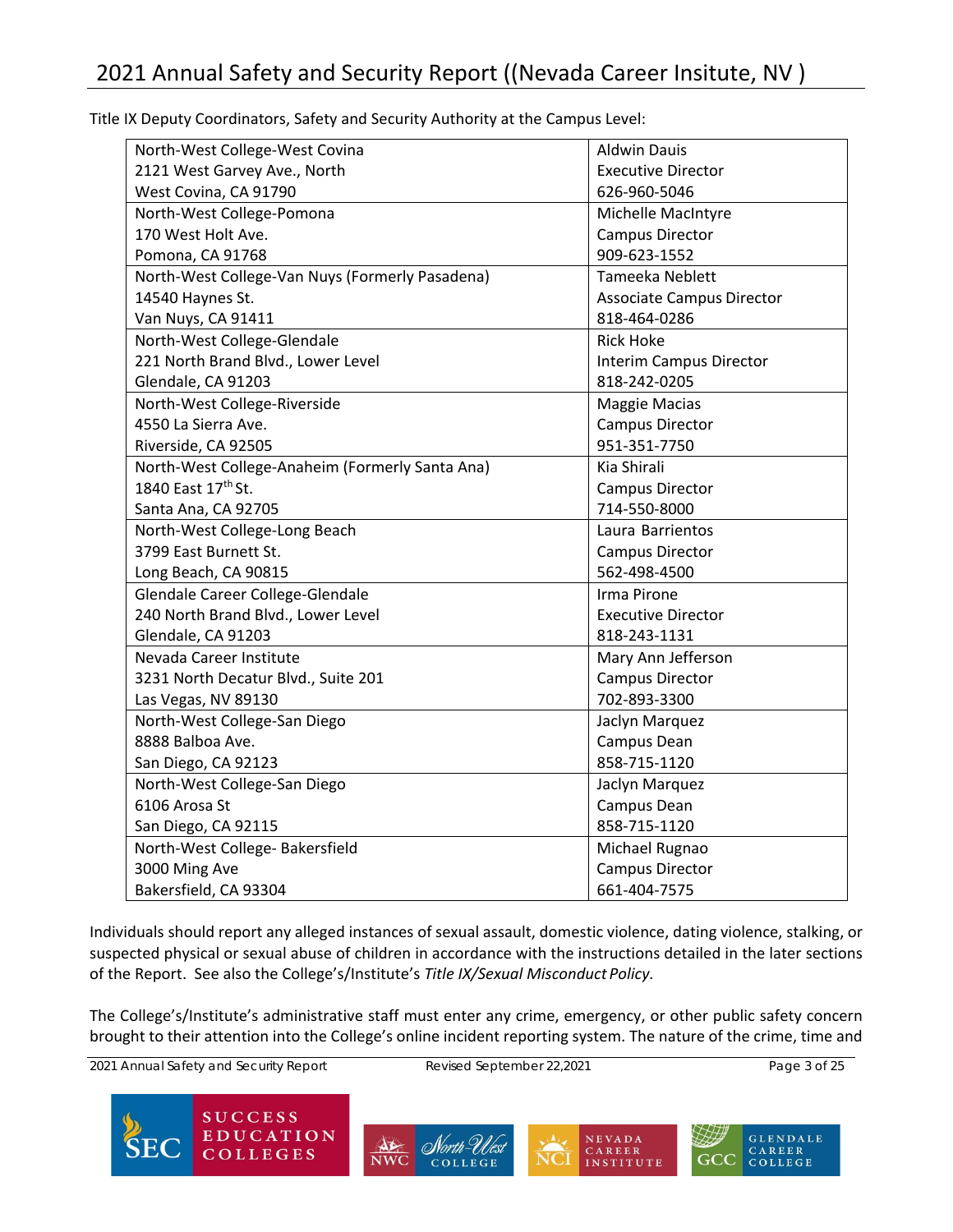date it occurred, location of the crime, and disposition of the complaint are recorded. This system is considered the College's/Institute's crime log, which is available for public view at the campus during regular business hours. The crime log is subject to periodic data back-ups.

The College/Institute does not have procedures for the voluntary, confidential reporting of crime for inclusion in the Report. The College/Institute also does not have on-staff professional counselors or pastoral counselors. All reports will be investigated and all violations of the law will be referred to law enforcement agencies.

2021 Annual Safety and Security Report Revised September 22,2021 Page 4 of 25

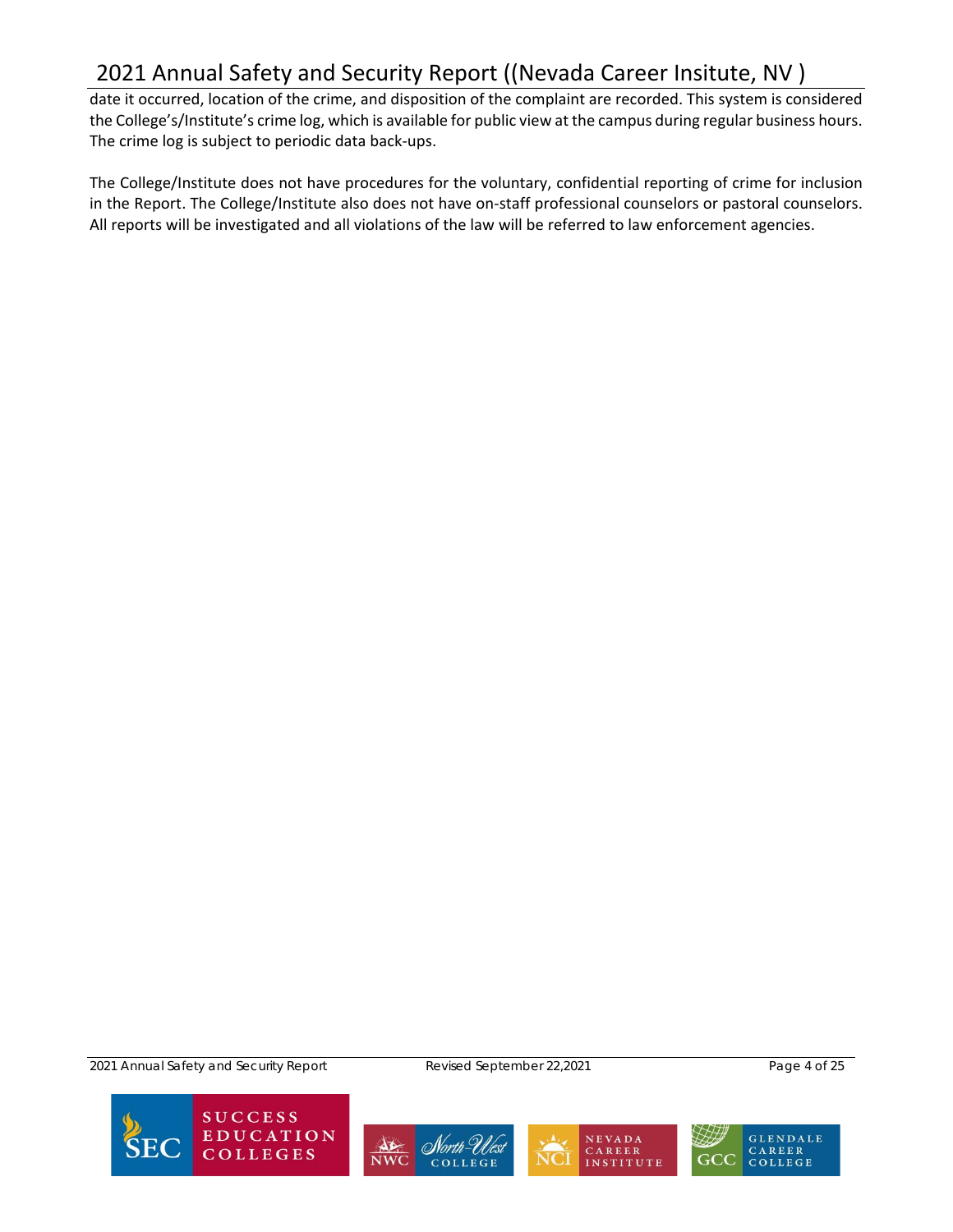The College/Institute does not officially recognize any student organizations with off-campus activity and the College/Institute does not have any non-campus housing facilities; therefore, the College/Institute does not monitor or record criminal activity for these types of organizations/locations.

Through annual safety and security trainings, where students and employees receive training on emergency response procedures and participate in annual emergency drills, the posting of the Report on the College's/Institute's website, and the distribution of notices regarding the Report to new and current students and employees, the College/Institute informs students and employees about campus security procedures and practices, encourages students and employees to be responsible for their own security and the security of others, and informs students and employees about the prevention of crimes.

# **Timely Warnings**

Should crimes covered by the Clery Act occur at any covered campus location(s) which, in the judgment of the College's/Institute's Campus Director in collaboration with the Executive Leadership Team, constitute an ongoing or continuing threat to students and/or employees, the Campus Director will issue a campus-wide "timely warning" to the campus community in a manner that will aid in the prevention of similar occurrences. In addition to collecting information from the campus community and media sources, the College/Institute has also requested that local law enforcement provide direct notification to the Campus Director regarding any situations that may impact the campus or its students that warrant a timely warning.

This timely warning will be issued through the College's/Institute's emergency notification system, which includes e-mail, text messaging, and push notifications to students, faculty, and staff. Related information will also be posted in classrooms, in campus learning resource centers, on student bulletin boards, and in common areas, as appropriate. This timely warning will not disclose the names of victims to maintain confidentiality.

# **II. POSSESSION, USE AND SALE OF ALCOHOLIC BEVERAGES OR ILLEGAL DRUGS; ENFORCEMENTOF STATE UNDERAGE DRINKING LAWS AND STATE DRUGLAWS**

As a matter of policy, the College/Institute prohibits the unlawful manufacture, possession, use, sale, dispensing, or distribution of controlled substances or alcohol by students and employees on its property or at any College/Institute activity. Any violation of these policies will result in appropriate disciplinary action up to and including expulsion of students and termination of employees, even for a first offense. Violation of the law also will be referred to the appropriate law enforcement authorities. It is unlawful to sell, furnish, or provide alcohol to a person under the age of 21. The possession of alcohol in a public place by anyone less than 21 years of age is illegal. See the College's/Institute's full Drug and Alcohol Abuse Prevention Policy at:

 North-West College - [https://www.nw.edu/pdfs/sec\\_drug\\_abuse\\_policy.pdf](https://www.nw.edu/pdfs/sec_drug_abuse_policy.pdf) Nevada Career Institute - [https://www.nevadacareerinstitute.com/pdfs/sec\\_drug\\_abuse\\_policy.pdf](https://www.nevadacareerinstitute.com/pdfs/sec_drug_abuse_policy.pdf) Glendale Career College - [https://glendalecareer.com/pdfs/sec\\_drug\\_abuse\\_policy.pdf](https://glendalecareer.com/pdfs/sec_drug_abuse_policy.pdf)

Students or employees also may be referred to substance abuse help centers. If such a referral is made, continued enrollment (students) or employment (employees) may be subject to successful completion of any prescribed counseling or treatment program. Information regarding drug and alcohol abuse prevention can be obtained from the College's/Institute's Admissions Department or the College's/Institute's Campus Director.

2021 Annual Safety and Security Report **Revised September 22,2021** Page 5 of 25







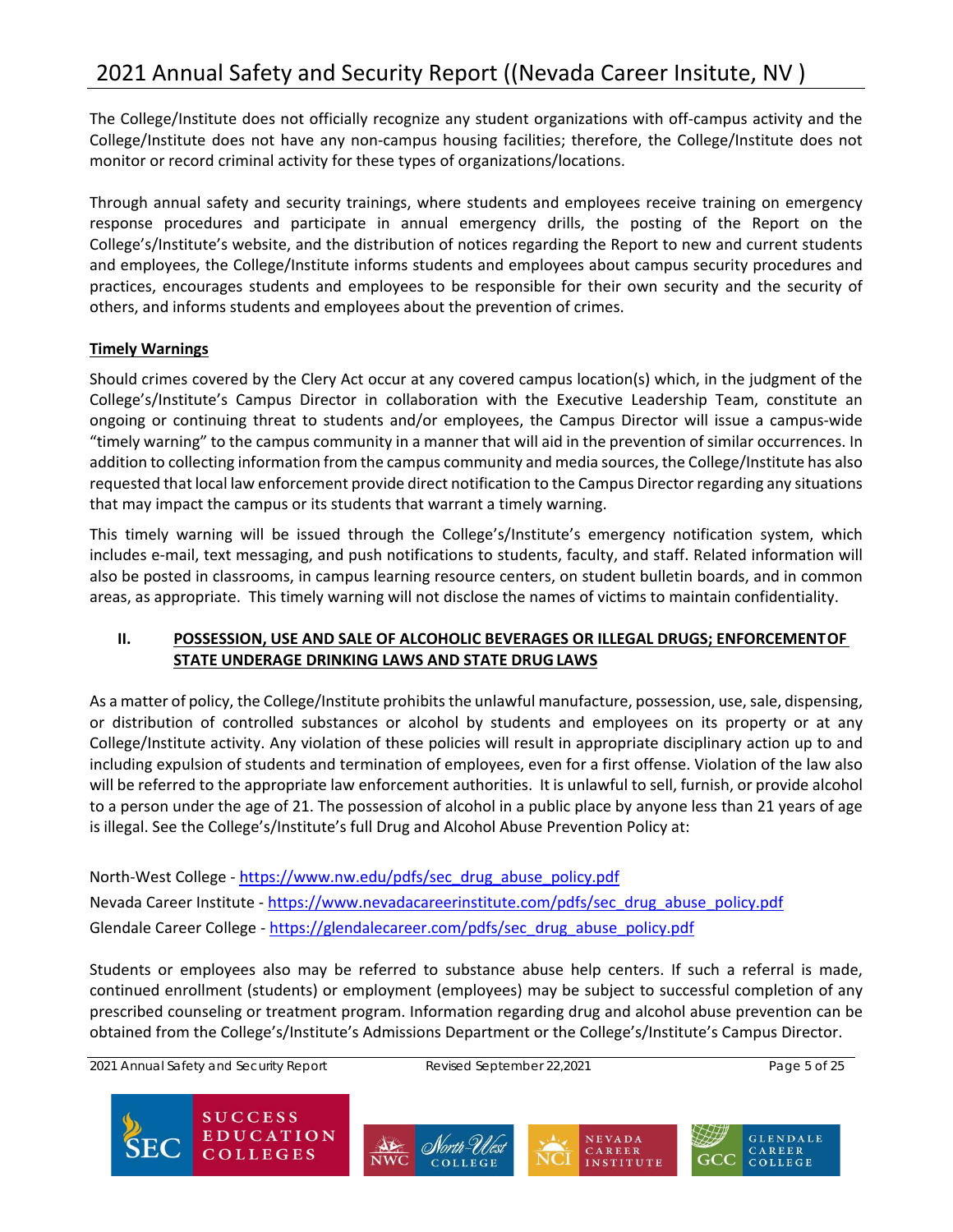The National Alcohol and Substance Abuse Information Center (NASAIC) provides low cost drug and alcohol assistance options. They can be reached at 800-784-6776.

2021 Annual Safety and Security Report **Revised September 22,2021** Page 6 of 25

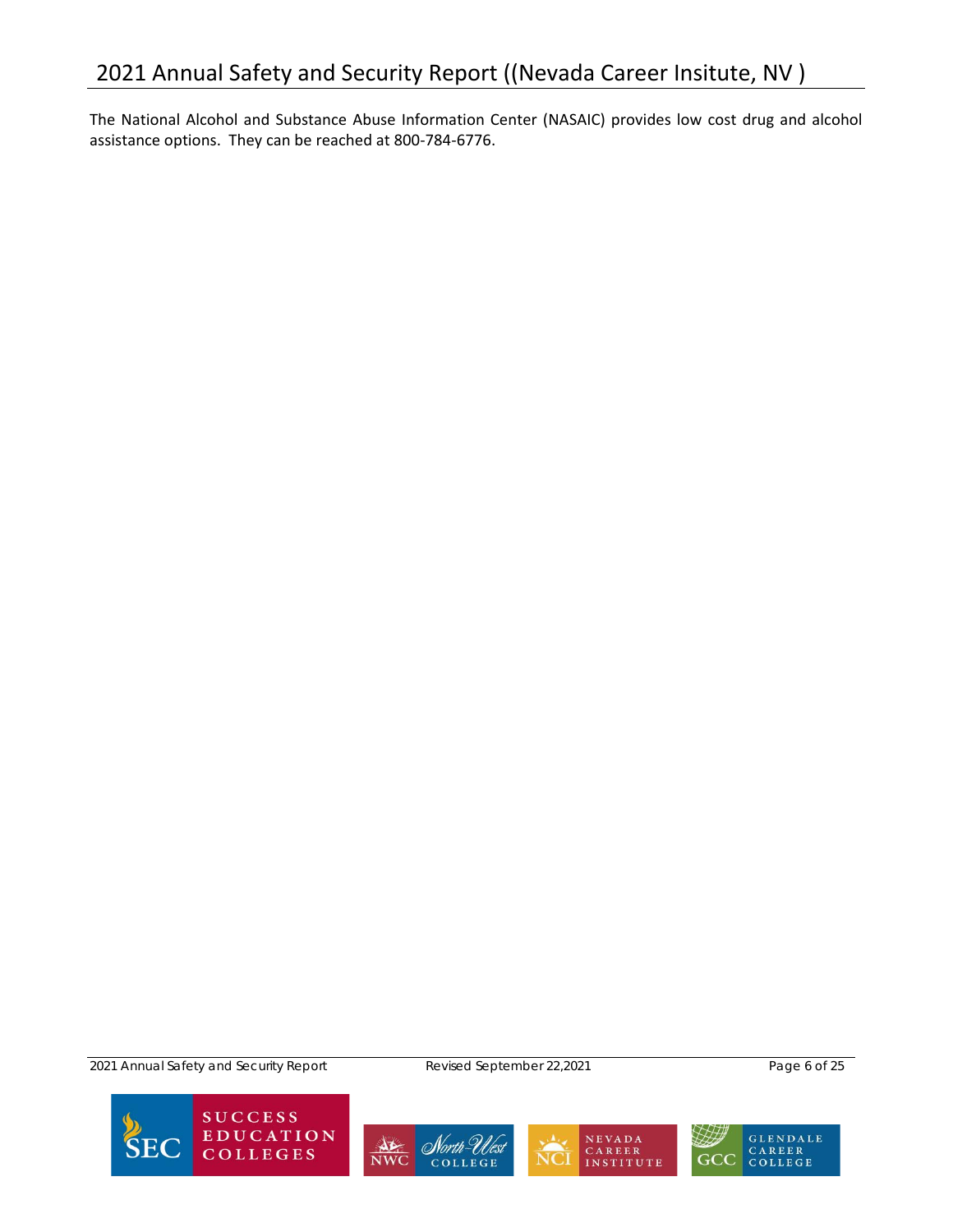| Agency                                                      | <b>Telephone Number</b> |
|-------------------------------------------------------------|-------------------------|
| California                                                  |                         |
| Glendale Adventist Medical Center-Alcohol and Drug Services | 818-409-8000            |
| Western Pacific Med Corp. Glendale                          | 818-240-8843            |
| Aegis Medical Systems Inc. West Covina                      | 626-915-3844            |
| Van Nuys Alcohol and Drug Treatment Center                  | 818-787-4151            |
| <b>Alcoholics Anonymous</b>                                 | 818-988-3001            |
| Villa Center Inc. The Villa Santa Ana                       | 714-541-2732            |
| Safe Refuge                                                 | 562-987-5722            |
| Choices Recovery Services of Long Beach                     | 562-218-3639            |
| Riverside County Substance Abuse Center                     | 951-955-2105            |
| MFI Recovery Center Riverside                               | 800-923-5634            |
| Pomona Alcohol and Drug Recovery                            | 909-279-1547            |
| San Diego County Alcohol & Drug Services                    | 619-584-5007            |
| <b>Nevada</b>                                               |                         |
| Center for Behavioral Health (Las Vegas)                    | 702-636-0085            |
|                                                             |                         |

Local drug and alcohol counseling centers include:

## **III. POLICIES AND INFORMATION RELATING TO SEXUAL ASSAULT, DOMESTIC VIOLENCE, DATING VIOLENCE, AND STALKING**

The College/Institute expects that all members of the learning community – students, faculty, staff, and friends – should be able to pursue their work and education in a safe environment free from sexual harassment, genderbased and other types of violence, coercion, and sexual intimidation. The College/Institute community is committed to fostering a safe campus environment where sexual misconduct and violence are unacceptable, and where those who believe they were harmed by another in violation of this policy are provided support and avenues of redress, as appropriate. All members of the College/Institute community are expected to conduct themselves in a manner that does not infringe upon the rights of others. The information provided here, in conjunction with the College's/Institute's nondiscrimination policies and *Title IX/Sexual Misconduct Policy* and procedures, have been developed to reaffirm these principles and to provide recourse for individuals whose rights have been violated. In order to fulfill its responsibilities under the Violence Against Women Reauthorization Act (2013), the College/Institute has revised its Clery Act Annual Security Report and *Title IX/Sexual Misconduct Policy* to include sexual assault, domestic violence, dating violence, and stalking, whether by employees or students. The College/Institute expressly prohibits the crimes of dating violence, domestic violence, sexual assault and stalking and will not tolerate any such conduct in any form. For purposes of the policies and procedures set out in the Report, these offenses are defined as follows:

2021 Annual Safety and Security Report **Revised September 22,2021** Page 7 of 25 **SUCCESS EDUCATION GLENDALE NEVADA** North-Ulesi CAREER CAREER  $GCC$ **INSTITUTE**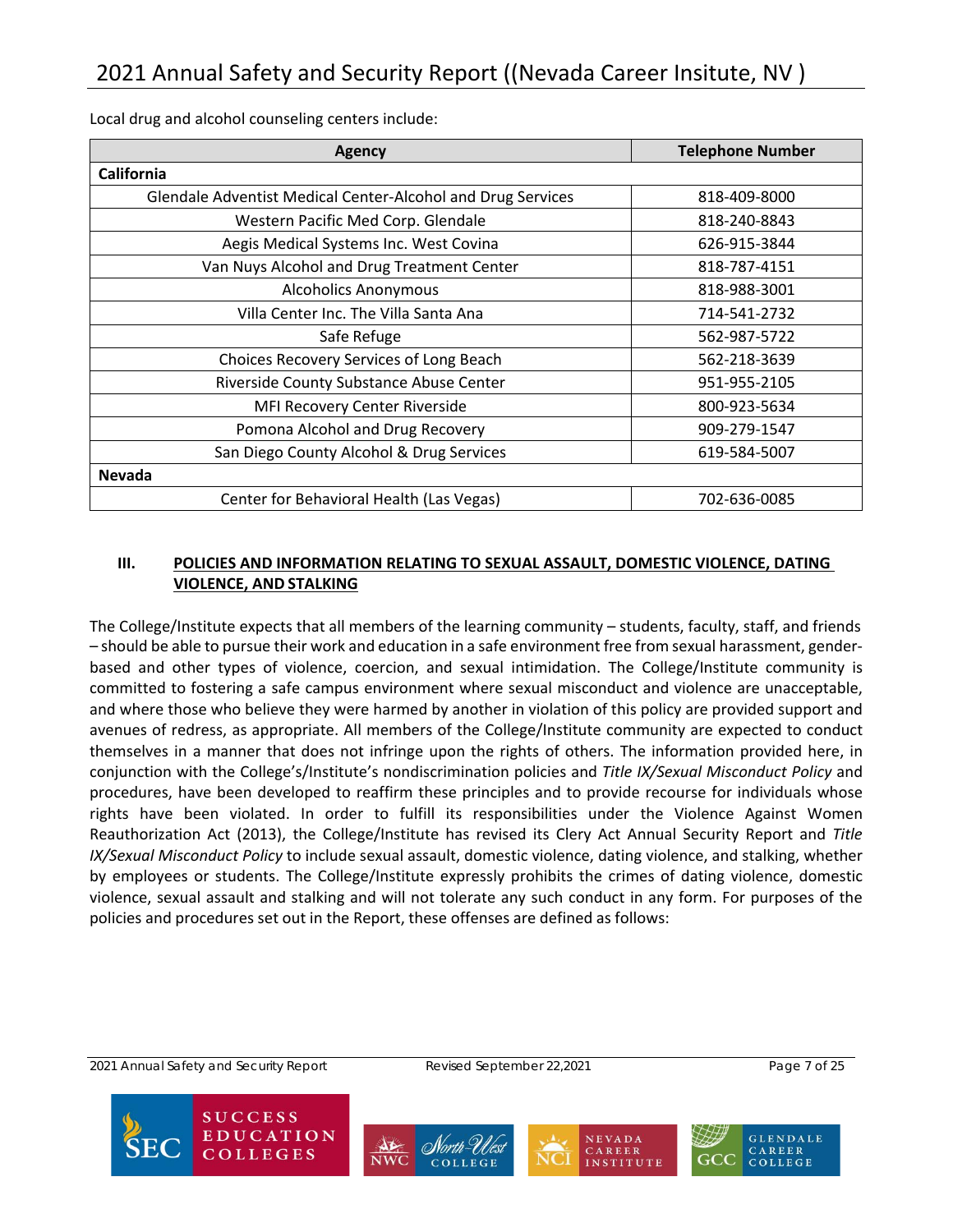Definitions according to the Violence Against Women Act:

*Sexual Assault: An offense that meets the definition of rape, fondling, incest, or statutory rape as used in the FBI's Uniform Crime Reporting (UCR) program. Per the National Incident-Based Reporting System*  User Manual from the FBI UCR Program, A sex offense is "any sexual act directed against another person, *without the consent of the victim, including instances where the victim is incapable of giving consent.*

**Rape**: *The penetration, no matter how slight, of the vagina or anus with any body part or object, or oral penetration by a sex organ of another person, without the consent of the victim.*

**Fondling**: *The touching of the private parts of another person for the purpose of sexual gratification, without the consent of the victim, including instances where the victim is incapable of giving consent because of his/her age or because of his/her temporary or permanent mental incapacity.*

**Incest:** *Sexual intercourse between persons who are related to each other within the degrees wherein marriage is prohibited by law.*

**Statutory Rape**: *Sexual intercourse with a person who is under the statutory age of consent.*

*Domestic Violence*: *Felony or misdemeanor crimes of violence committed by a current or former spouse*  or intimate partner of the victim, by a person with whom the victim shares a child in common, by a person who is cohabitating with or has cohabitated with the victim as a spouse or intimate partner, by a person *similarly situated to a spouse of the victim under the domestic or family violence laws of the jurisdiction in which the crime of violence occurred, or by any other person against an adult or youth victim who is protected from that person's acts under the domestic or family violence laws of the jurisdiction in which the crime of violence occurred.*

*Dating Violence*: *Violence committed by a person—*

(A) Who is or has been in a social relationship of a romantic or intimate nature with the victim; and *(B) Where the existence of such a relationship shall be determined based on a consideration of the following factors:*

- *The length of the relationship.*
- *The type of relationship.*
- *The frequency of interaction between the persons involved in the relationship.*

*For the purposes of this definition—*

*Dating Violence includes, but is not limited to, sexual or physical abuse or the threat of such abuse. Dating violence does not include acts covered under the definition of domestic violence.*

*Stalking*: *Engaging in a course of conduct directed at a specific person that would cause a reasonable person to—*

*(A) Fear for his or her safety or the safety of others;or*

*(B) Suffer substantial emotional distress.* 

*For the purposes of this definition—*

*Course of conduct means two or more acts, including, but not limited to, acts which the stalker directly, indirectly, or through third parties, by any action, method, device, or means follows, monitors, observes, surveils, threatens, or communicates to or about, a person, or interferes with a person's property.*

2021 Annual Safety and Security Report **Revised September 22,2021** Page 8 of 25







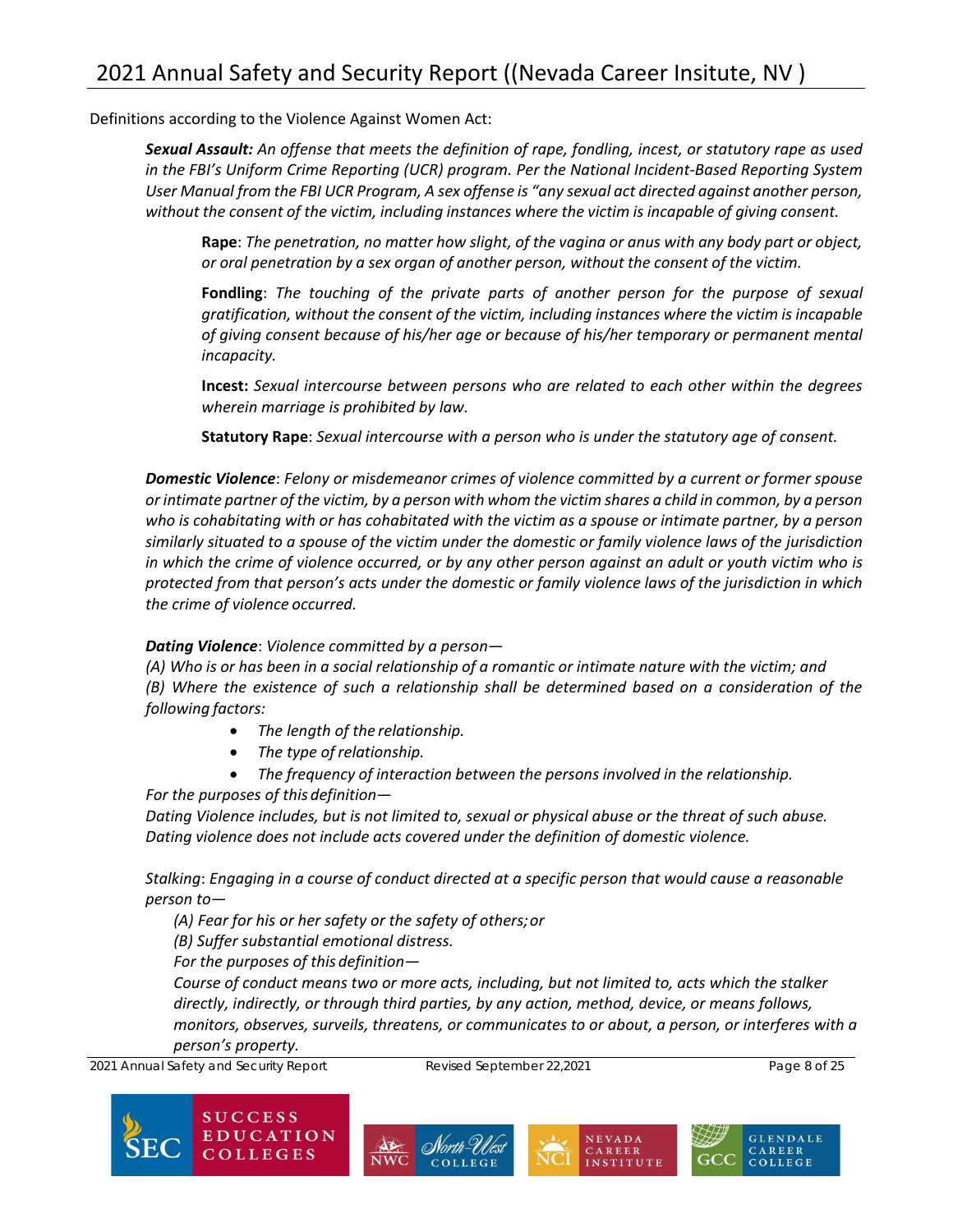*Reasonable person means a reasonable person under similar circumstances and with similar identities to the victim.*

*Substantial emotional distress means significant mental suffering or anguish that may, but does not necessarily, require medical or other professional treatment or counseling.*

In **California** the same, or similar crimes, are defined as follows*:*

*Sexual Battery* under California Penal Code §243.4 is defined as: *touching an intimate part of another person, if the touching is against the will of the person touched, and is for the specific purpose of sexual arousal, sexual gratification, or sexual abuse.*

*Rape* under California Penal Code §261 is defined as: *(a) Rape is an act of sexual intercourse accomplished with a person not the spouse of the perpetrator, under any of the following circumstances:* (1) Where a person is incapable, because of a mental disorder or developmental or physical disability, of *giving legal consent, and this is known or reasonably should be known to the person committing the act. Notwithstanding the existence of a conservatorship pursuant to the provisions of the Lanterman-Petris-Short Act (Part 1 (commencing with Section 5000) of Division 5 of the Welfare and Institutions Code), the prosecuting attorney shall prove, as an element of the crime, that a mental disorder or developmental or physical disability rendered the alleged victim incapable of giving consent.*

*(2) Where it is accomplished against a person's will by means of force, violence, duress, menace, or fear of immediate and unlawful bodily injury on the person or another.*

*(3) Where a person is prevented from resisting by any intoxicating or anesthetic substance, or any controlled substance, and this condition was known, or reasonably should have been known by the accused.*

*(4) Where a person is at the time unconscious of the nature of the act, and this is known to the accused. As used in this paragraph, "unconscious of the nature of the act" means incapable of resisting because the victim meets any one of the followingconditions:*

*(A) Was unconscious or asleep.*

*(B) Was not aware, knowing, perceiving, or cognizant that the act occurred.*

*(C) Was not aware, knowing, perceiving, or cognizant of the essential characteristics of the act due to the perpetrator's fraud in fact.*

*(D) Was not aware, knowing, perceiving, or cognizant of the essential characteristics of the act due to the perpetrator's fraudulent representation that the sexual penetration served a professional purpose when it served no professional purpose.*

*(5) Where a person submits under the belief that the person committing the act is someone known to the victim other than the accused, and this belief is induced by any artifice, pretense, or concealment practiced by the accused, with intent to induce thebelief.*

*(6) Where the act is accomplished against the victim's will by threatening to retaliate in the future*  against the victim or any other person, and there is a reasonable possibility that the perpetrator will *execute the threat. As used in this paragraph, "threatening to retaliate" means a threat to kidnap or falsely imprison, or to inflict extreme pain, serious bodily injury, or death.*

2021 Annual Safety and Security Report **Revised September 22,2021** Page 9 of 25





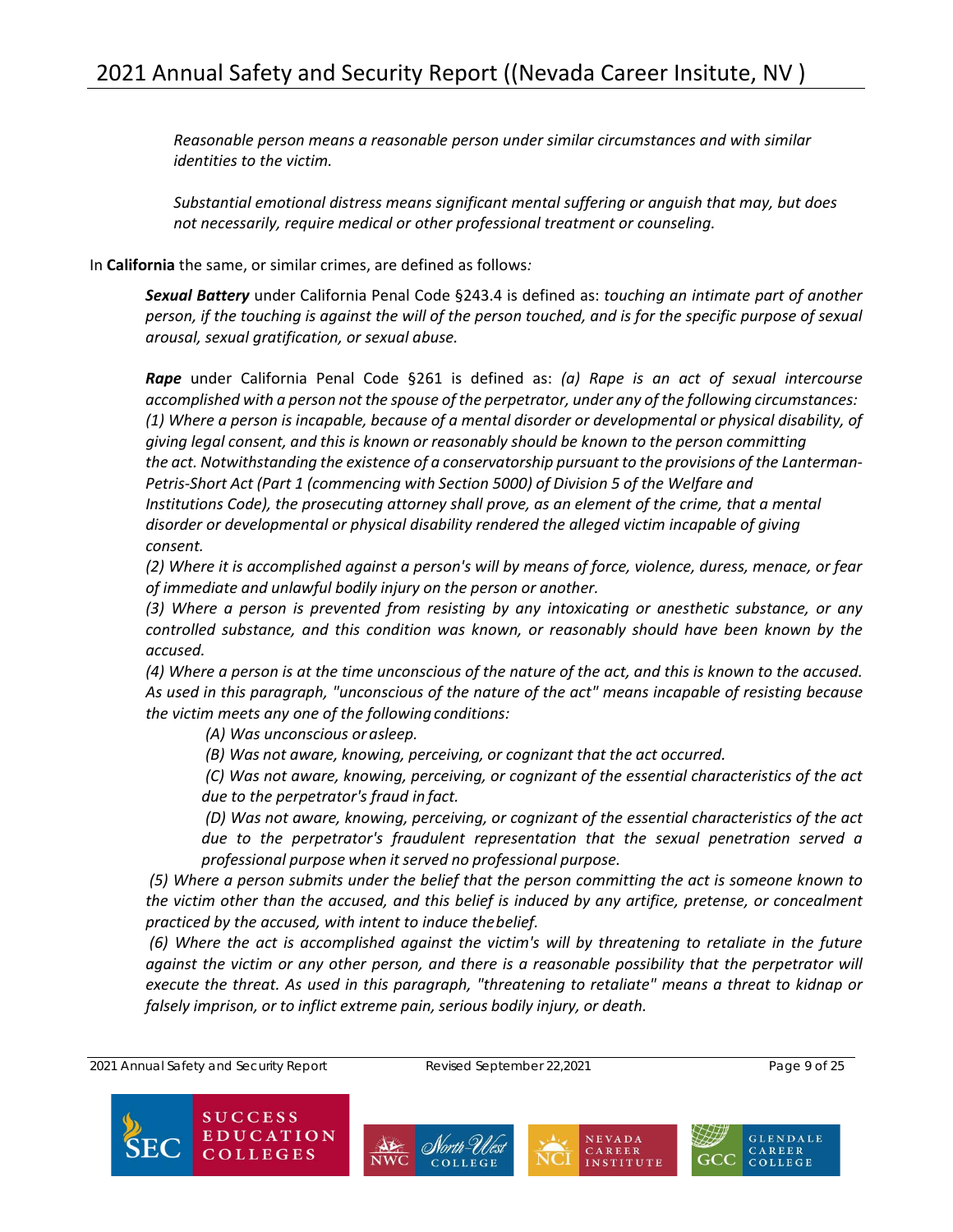(7) Where the act is accomplished against the victim's will by threatening to use the authority of a public official to incarcerate, arrest, or deport the victim or another, and the victim has a reasonable belief that *the perpetrator is a public official. As used in this paragraph, "public official" means a person employed*  by a governmental agency who has the authority, as part of that position, to incarcerate, arrest, or deport *another. The perpetrator does not actually have to be a public official.*

*Unlawful sexual intercourse* is similar to *statutory rape* and is defined under California Penal Code §261.5 *as an act of sexual intercourse accomplished with a person who is not the spouse of the*  perpetrator, if the person is a minor. For the purposes of this section, a "minor" is a person under the age *of 18 years and an "adult" is a person who is at least 18 years of age.*

California does not have a separate definition of the crime of *Fondling***.**

*Incest* is included in California Penal Code §285 and is defined as *persons being within the degrees of consanguinity within which marriages are declared by law to be incestuous and void, who intermarry with each other, or who being 14 years of age or older, commit fornication or adultery with each other, are punishable by imprisonment in the state prison.*

*Domestic Violence* under California Penal Code §13700 as: *abuse committed against an adult or a minor who is a spouse, former spouse, cohabitant, former cohabitant, or person with whom the suspect has had a child or is having or has had a dating or engagement relationship. For purposes of this subdivision, "cohabitant" means two unrelated adult persons living together for a substantial period of time, resulting in some permanency of relationship. Factors that may determine whether persons are cohabiting include, but are not limited to, (1) sexual relations between the parties while sharing the same living quarters, (2) sharing of income or expenses, (3) joint use or ownership of property, (4) whether the parties hold themselves out as husband and wife, (5) the continuity of the relationship, and (6) the length of the relationship.*

Under **California** law, *Dating Violence* is included within the definition of *Domestic Violence* in California Penal Code §13700 (above).

*Stalking* is defined in §646.9 of the California Penal Code as *(a) Any person who willfully, maliciously, and repeatedly follows or willfully and maliciously harasses another person and who makes a credible threat with the intent to place that person in reasonable fear for his or her safety, or the safety of his or her immediate family is guilty of the crime of stalking.*

2021 Annual Safety and Security Report **Revised September 22,2021** Page 10 of





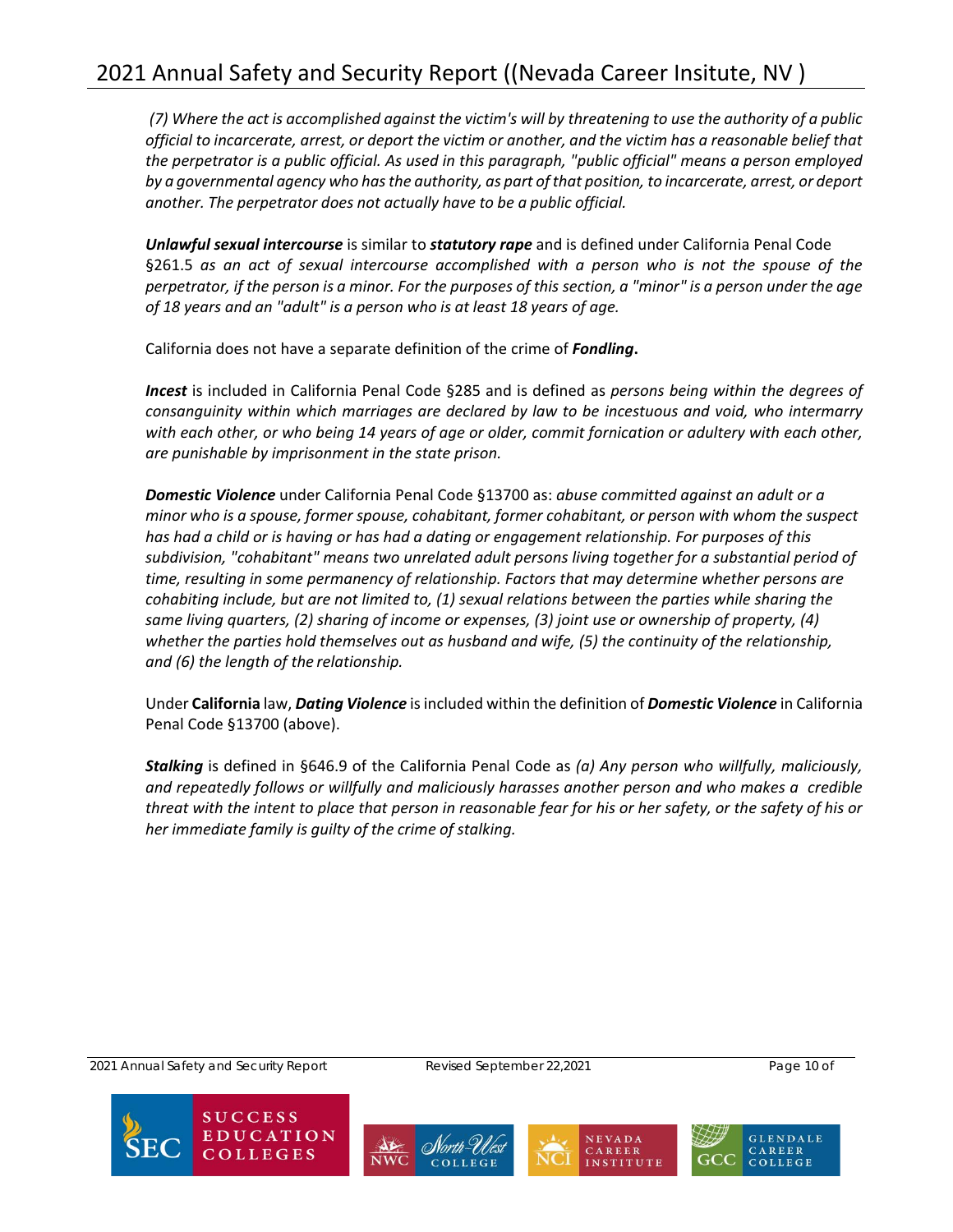In **Nevada** the same, or similar crimes, are defined as follows*:*

# *NRS 200.366 Sexual assault: Definition; penalties.*

*1. A person who subjects another person to sexual penetration, or who forces another person to make a sexual penetration on himself or herself or another, or on a beast, against the will of the victim or under conditions in which the perpetrator knows or should know that the victim is mentally or physically incapable of resisting or understanding the nature of his or her conduct, is guilty of sexual assault.*

*2. Except as otherwise provided in subsections 3 and 4, a person who commits a sexual assault is guilty of a category A felony and shall bepunished:*

*(a) If substantial bodily harm to the victim results from the actions of the defendant committed in connection with or as a part of the sexual assault, by imprisonment in the state prison:*

*(1) For life without the possibility of parole;or*

(2) For life with the possibility of parole, with eligibility for parole beginning when a minimum of 15 *years has been served.*

(b) If no substantial bodily harm to the victim results, by imprisonment in the state prison for life with *the possibility of parole, with eligibility for parole beginning when a minimum of 10 years has been served.*

*3. Except as otherwise provided in subsection 4, a person who commits a sexual assault against a child under the age of 16 years is guilty of a category A felony and shall be punished:*

(a) If the crime results in substantial bodily harm to the child, by imprisonment in the state prison for *life without the possibility ofparole.*

*(b) Except as otherwise provided in paragraph (c), if the crime does not result in substantial bodily harm to the child, by imprisonment in the state prison for life with the possibility of parole, with eligibility for parole beginning when a minimum of 25 years has beenserved.*

(c) If the crime is committed against a child under the age of 14 years and does not result in substantial *bodily harm to the child, by imprisonment in the state prison for life with the possibility of parole, with eligibility for parole beginning when a minimum of 35 years has been served.*

4. A person who commits a sexual assault against a child under the age of 16 years and who has been *previously convicted of:*

*(a) A sexual assault pursuant to this section or any other sexual offense against a child; or*

*(b) An offense committed in another jurisdiction that, if committed in this State, would constitute a sexual assault pursuant to this section or any other sexual offense against a child, is guilty of a category A felony and shall be punished by imprisonment in the state prison for life without the possibility of parole.*

*5. For the purpose of this section, "other sexual offense against a child" means any act committed by an adult upon a child constituting:*

*(a) Incest pursuant to NRS [201.180;](https://www.leg.state.nv.us/nrs/NRS-201.html#NRS201Sec180)*

*(b) Lewdness with a child pursuant to NRS [201.230;](https://www.leg.state.nv.us/nrs/NRS-201.html#NRS201Sec230)*

*(c) Sado-masochistic abuse pursuant to [NRS 201.262;](https://www.leg.state.nv.us/nrs/NRS-201.html#NRS201Sec262) or*

*(d) Luring a child using a computer, system or network pursuant to NRS [201.560,](https://www.leg.state.nv.us/nrs/NRS-201.html#NRS201Sec560) if punished as a felony.*

2021 Annual Safety and Security Report **Revised September 22,2021** Page 11 of







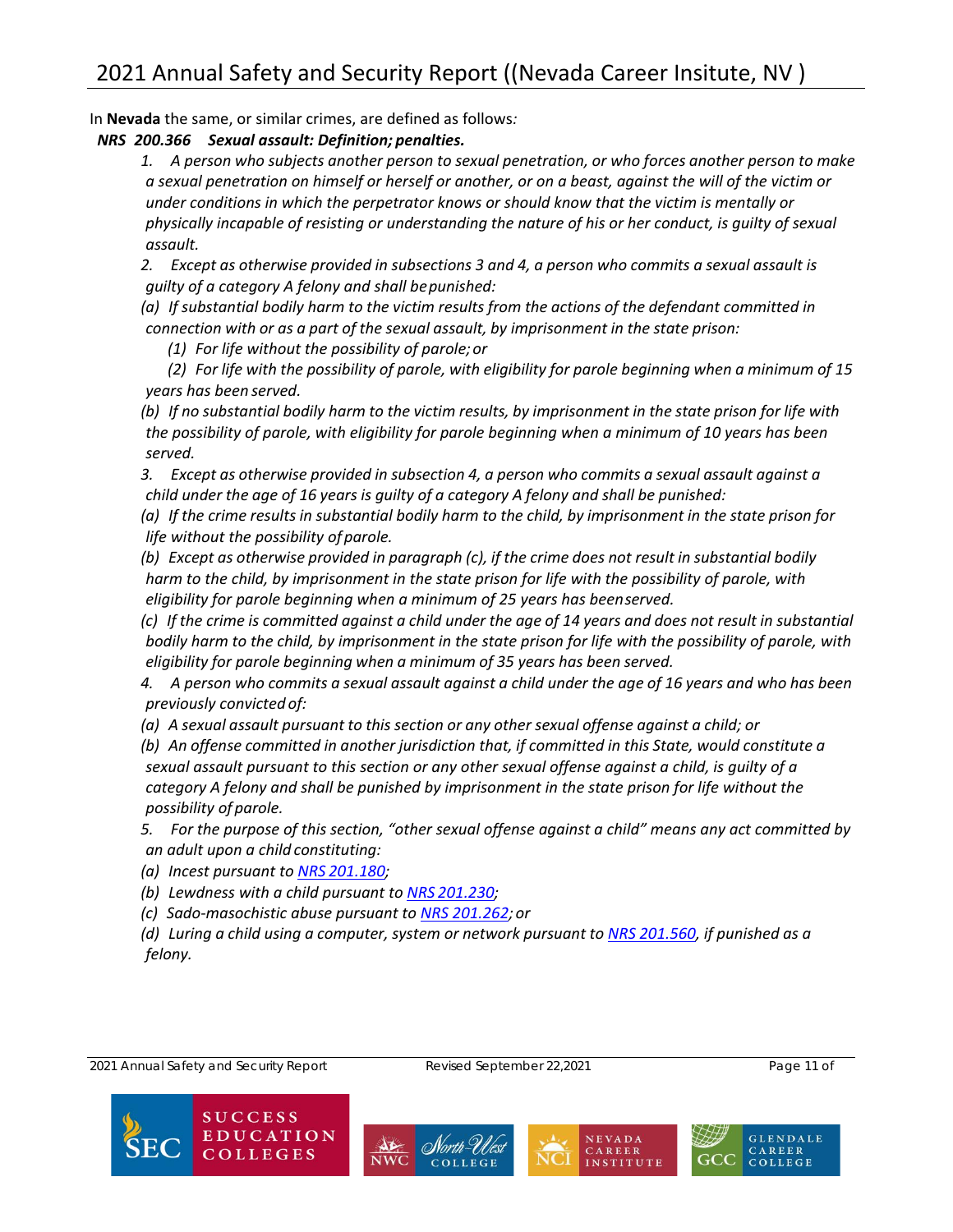- *NRS 201.180 Incest: Definition; penalty. Persons being within the degree of consanguinity within* which marriages are declared by law to be incestuous and void who intermarry with each other or who *commit fornication or adultery with each other shall be punished for a category A felony by imprisonment in the state prison for a minimum term of not less than 2 years and a maximum term of*  life with the possibility of parole, and may be further punished by a fine of not more than \$10,000.
- *NRS 200.368 Statutory sexual seduction: Penalties. Except under circumstances where a greater penalty is provided in [NRS 201.540,](https://www.leg.state.nv.us/nrs/NRS-201.html#NRS201Sec540) a person who commits statutory sexual seduction shall be punished:*
	- 1. If the person is 21 years of age or older, for a category C felony as provided in NRS [193.130.](https://www.leg.state.nv.us/nrs/NRS-193.html#NRS193Sec130)
	- *2. If the person is under the age of 21 years, for a grossmisdemeanor.*

*(Added to NRS by [1977, 1627;](https://www.leg.state.nv.us/Statutes/59th/Stats197707.html#Stats197707page1627) A [1979, 1426;](https://www.leg.state.nv.us/Statutes/60th/Stats197908.html#Stats197908page1426) [1995, 1187;](https://www.leg.state.nv.us/Statutes/68th/Stats199506.html#Stats199506page1187) [2001,](https://www.leg.state.nv.us/Statutes/71st/Stats200105.html#Stats200105page703) 703)*

### *NRS 33.018 Acts which constitute domestic violence.*

*1. Domestic violence occurs when a person commits one of the following acts against or upon the person's spouse or former spouse, any other person to whom the person is related by blood or marriage, any other person with whom the person is or was actually residing, any other person with whom the person has had or is having a dating relationship, any other person with whom the person*  has a child in common, the minor child of any of those persons, the person's minor child or any other *person who has been appointed the custodian or legal guardian for the person's minor child:*

*(a) A battery.*

*(b) An assault.*

(c) Compelling the other person by force or threat of force to perform an act from which the other *person has the right to refrain or to refrain from an act which the other person has the right to perform.*

*(d) A sexual assault.*

*(e) A knowing, purposeful or reckless course of conduct intended to harass the other person. Such conduct may include, but is not limited to:*

- *(1) Stalking.*
- *(2) Arson.*
- *(3) Trespassing.*
- *(4) Larceny.*
- *(5) Destruction of private property.*
- *(6) Carrying a concealed weapon without apermit.*
- *(7) Injuring or killing an animal.*
- *(f) A false imprisonment.*

*(g) Unlawful entry of the other person's residence, or forcible entry against the other person's will if there is a reasonably foreseeable risk of harm to the other person from the entry.*

*2. As used in this section, "dating relationship" means frequent, intimate associations primarily characterized by the expectation of affectional or sexual involvement. The term does not include a casual relationship or an ordinary association between persons in a business or social context.*

2021 Annual Safety and Security Report **Revised September 22, 2021** Page 10 of 25







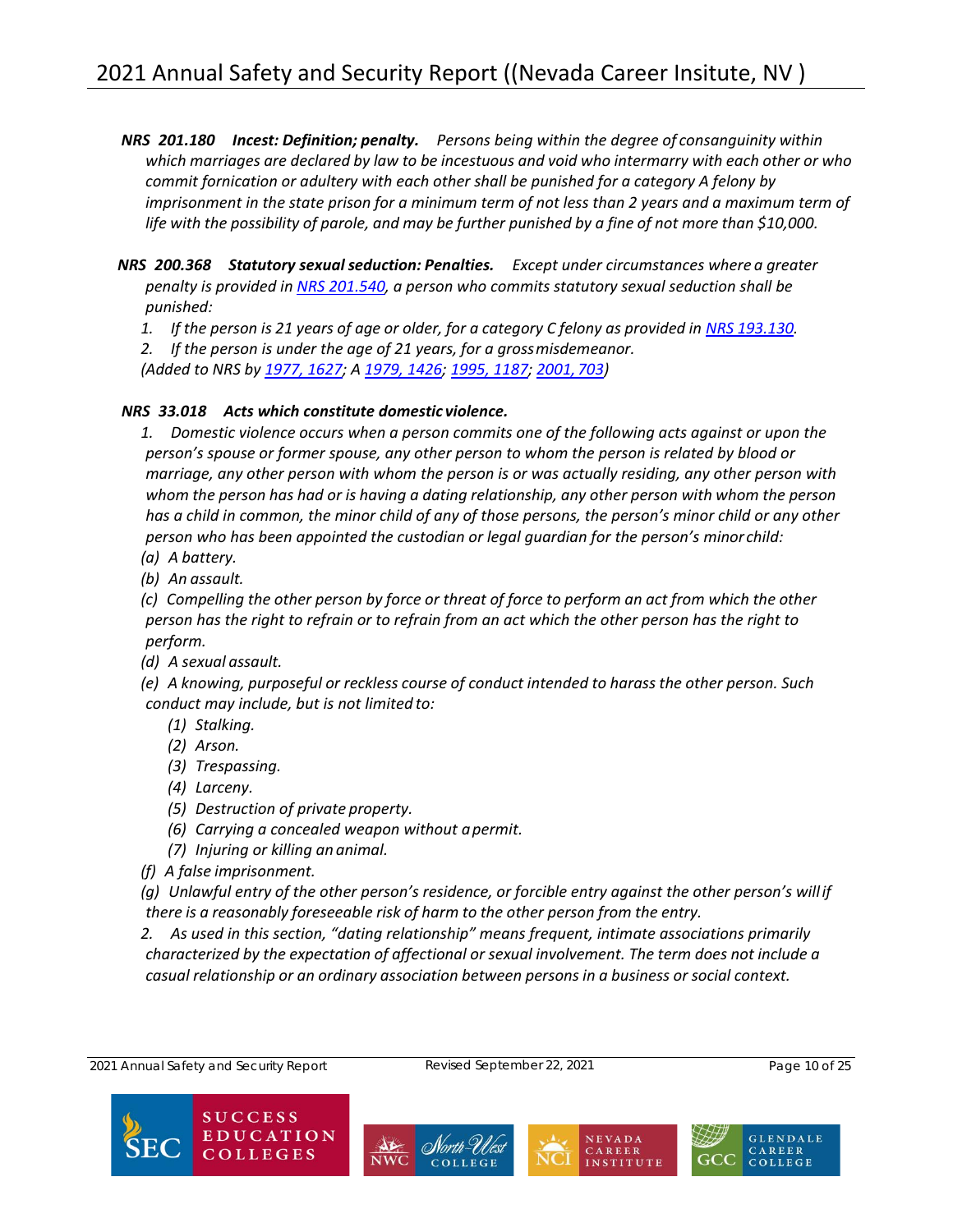## *NRS 200.575 Stalking: Definitions; penalties.*

*1. A person who, without lawful authority, willfully or maliciously engages in a course of conduct that would cause a reasonable person to feel terrorized, frightened, intimidated, harassed or fearful for the immediate safety of a family or household member, and that actually causes the victim to feel terrorized, frightened, intimidated, harassed or fearful for the immediate safety of a family or household member, commits the crime of stalking. Except where the provisions of subsection 2 or 3 are applicable, a person who commits the crime ofstalking:*

*(a) For the first offense, is guilty of amisdemeanor.*

*(b) For any subsequent offense, is guilty of a gross misdemeanor.*

*2. A person who commits the crime of stalking and in conjunction therewith threatens the person with the intent to cause the person to be placed in reasonable fear of death or substantial bodily harm commits the crime of aggravated stalking. A person who commits the crime of aggravated stalking shall be punished for a category B felony by imprisonment in the state prison for a minimum term of not less than 2 years and a maximum term of not more than 15 years, and may be further punished by a fine of not more than \$5,000.*

*3. A person who commits the crime of stalking with the use of an Internet or network site, electronic mail, text messaging or any other similar means of communication to publish, display or distribute*  information in a manner that substantially increases the risk of harm or violence to the victim shall be *punished for a category C felony as provided in [NRS193.130.](https://www.leg.state.nv.us/nrs/NRS-193.html#NRS193Sec130)*

4. Except as otherwise provided in subsection 2 of NRS [200.571,](https://www.leg.state.nv.us/nrs/NRS-200.html#NRS200Sec571) a criminal penalty provided for in this *section may be imposed in addition to any penalty that may be imposed for any other criminal offense arising from the same conduct or for any contempt of court arising from the same conduct.*

*5. The penalties provided in this section do not preclude the victim from seeking any other legal remedy available.*

*6. As used in thissection:*

*(a) "Course of conduct" means a pattern of conduct which consists of a series of acts over time that evidences a continuity of purpose directed at a specific person.*

*(b) "Family or household member" means a spouse, a former spouse, a parent or other person who is related by blood or marriage or is or was actually residing with theperson.*

*(c) "Internet or network site" has the meaning ascribed to it in NRS [205.4744.](https://www.leg.state.nv.us/nrs/NRS-205.html#NRS205Sec4744)*

*(d) "Network" has the meaning ascribed to it in NRS [205.4745.](https://www.leg.state.nv.us/nrs/NRS-205.html#NRS205Sec4745)*

*(e) "Provider of Internet service" has the meaning ascribed to it in NRS [205.4758.](https://www.leg.state.nv.us/nrs/NRS-205.html#NRS205Sec4758)*

*(f) "Text messaging" means a communication in the form of electronic text or one or more electronic images sent from a telephone or computer to another person's telephone or computer by addressing the communication to the recipient's telephone number.*

*(g) "Without lawful authority" includes acts which are initiated or continued without the victim's consent. The term does not include acts which are otherwise protected or authorized by constitutional*  or statutory law, regulation or order of a court of competent jurisdiction, including, but not limited to:

*(1) Picketing which occurs during a strike, work stoppage or any other labor dispute.*

*(2) The activities of a reporter, photographer, camera operator or other person while gathering information for communication to the public if that person is employed or engaged by or has contracted with a newspaper, periodical, press association or radio or television station and is acting solely within that professional capacity.*

*(3) The activities of a person that are carried out in the normal course of his or herlawful employment.*

2021 Annual Safety and Security Report **Revised September 22, 2021** Page 11 of 25







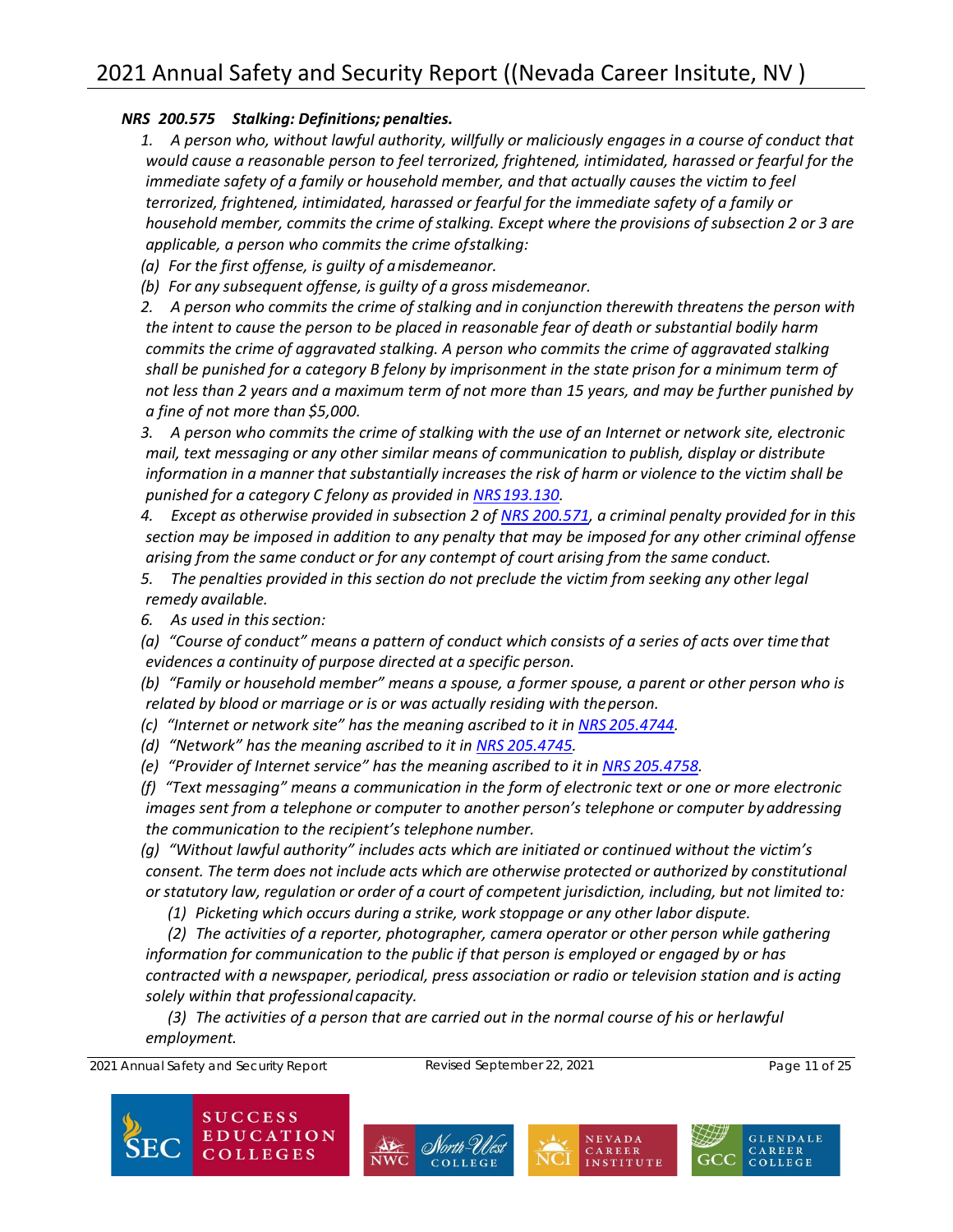*(4) Any activities carried out in the exercise of the constitutionally protected rights of freedom of speech and assembly.*

# *Note: the NRS does not separately define "consent", "rape", "fondling" or "dating violence."*

In **California**, and for the purposes of the College's *Title IX/Sexual Misconduct Policy*, an *Affirmative Consent* standard is applied to allegations of sexual misconduct. That term is defined in the California Education Code §67386 as follows:

*1) An affirmative consent standard in the determination of whether consent was given by both parties to sexual activity. "Affirmative consent" means affirmative, conscious, and voluntary agreement to engage in sexual activity. It is the responsibility of each person involved in the sexual activity to ensure that he or she has the affirmative consent of the other or others to engage in the sexual activity. Lack of protest or resistance does not mean consent, nor does silence mean consent. Affirmative consent must be ongoing throughout a sexual activity*  and can be revoked at any time. The existence of a dating relationship between the persons involved, or the fact of past sexual relations between them, should never by itself be assumed to be an indicator of consent.

(2) A policy that, in the evaluation of complaints in any disciplinary process, it shall not be a valid excuse to alleged lack of affirmative consent that the accused believed that the complainant consented to the sexual activity under *either of the following circumstances:* 

*(A) The accused's belief in affirmative consent arose from the intoxication or recklessness of the accused.*

(B) The accused did not take reasonable steps, in the circumstances known to the accused at the time, to *ascertain whether the complainant affirmatively consented.*

*(3) A policy that the standard used in determining whether the elements of the complaint against the accused have been demonstrated is the preponderance of theevidence.*

(4) A policy that, in the evaluation of complaints in the disciplinary process, it shall not be a valid excuse that the *accused believed that the complainant affirmatively consented to the sexual activity if the accused knew or reasonably should have known that the complainant was unable to consent to the sexual activity under any of the following circumstances:*

*(A) The complainant was asleep orunconscious.*

*(B) The complainant was incapacitated due to the influence of drugs, alcohol, or medication, so that the complainant could not understand the fact, nature, or extent of the sexual activity.*

*(C) Thecomplainant was unable to communicate due to a mental or physical condition.*

In **Nevada**, and for the purposes of the College's *Title IX/Sexual Misconduct Policy*, Nevada law has not codified a separate definition for Affirmative Consent.



2021 Annual Safety and Security Report **Revised September 22, 2021 Page 12 of 25** entitled a Revised September 22, 2021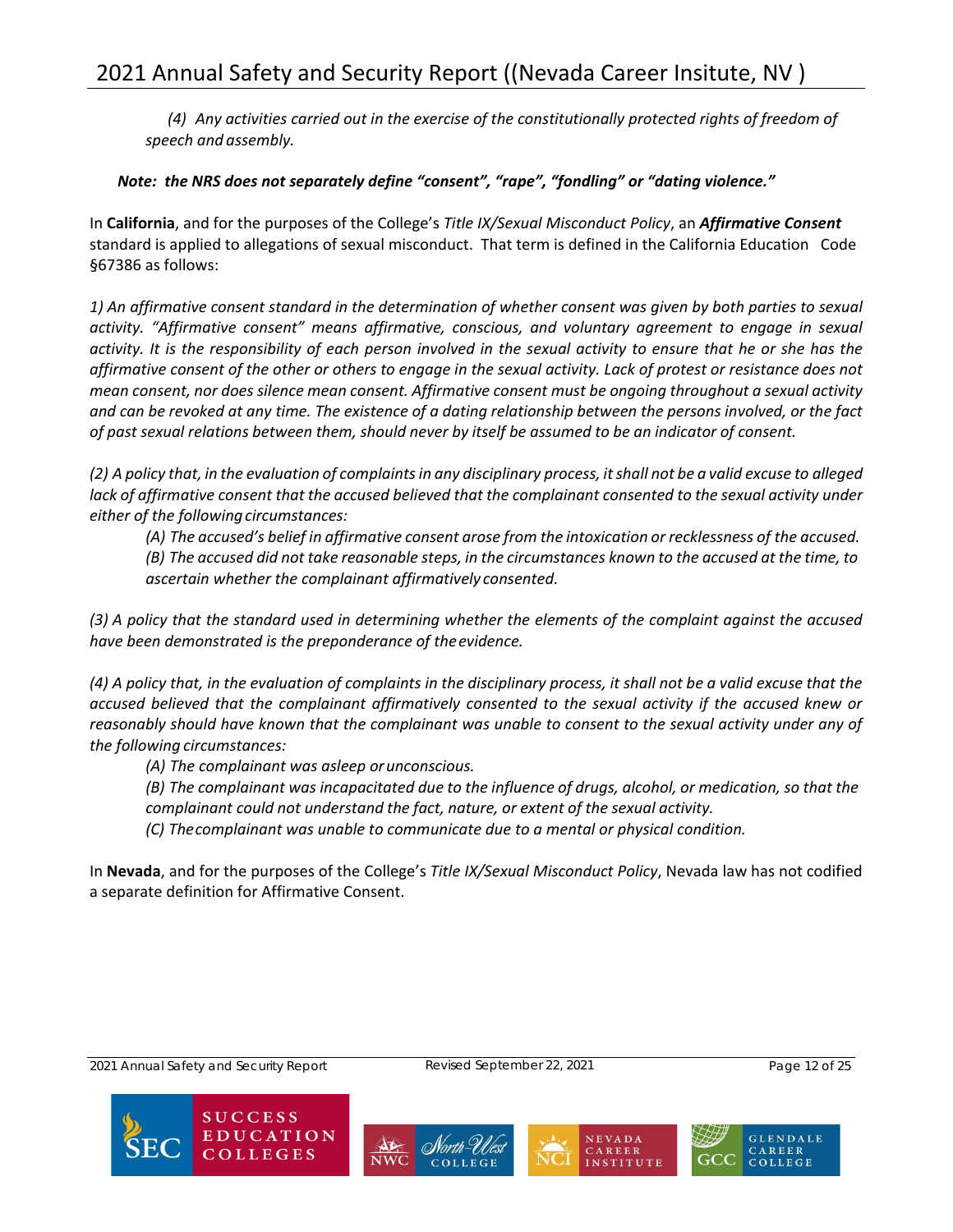## **Bystander Intervention**

The College/Institute is an advocate for Bystander Intervention. Below is an outline for safe and positive bystander intervention that may be carried out by an individual to prevent harm or intervene when there is a risk of domestic violence, dating violence, sexual assault, or stalking against a person other than themselves.

While some forms of sexual violence may not be illegal, such as sexist jokes, catcalling, or vulgar gestures, this does not make them any less threatening or harmful to the victimized person. These behaviors contribute to a culture that accepts sexual violence. To foster healthy and safer communities, bystanders can speak up when they witness these actions. Many opportunities exist in daily life where society can prevent behaviors that promote sexual violence.

### Engaged Bystander

An engaged bystander is someone who intervenes before, during, or after a situation when they see or hear behaviors that promote sexual violence. It is common for people to witness situations where someone makes an inappropriate sexual comment or innuendo, tells a rape joke, or touches someone in a sexual manner. A bystander might also witness other forms of sexual violence. A bystander who witnesses the behavior or hears the comment can intervene in a way that will help create a safer environment. Research has shown that bystander programs can produce positive results by increasing participants' knowledge of sexual violence, decreasing participants' acceptance of rape myths, and increasing the likelihood that they will intervene. Engaged bystanders help create healthy communities and help others build safe and respectful environments by discouraging victim blaming, changing social norms that accept sexual violence, and shifting the responsibility to prevent sexual violence to all communitymembers.

### When and How to Intervene

Every situation is different and there is no universal response when intervening to prevent sexual violence. Safety is key in deciding when and how to respond to sexual violence. Every person must decide for themselves the safest and most meaningful way to become an engaged bystander. The following are ideas regarding how one can maintain safety while being an engaged bystander:

- If you witness sexual violence, get support from people around you. You do not have to act alone.
- Practice what you would say and how you would say it with friends andfamily.
- When intervening, be respectful, direct, and honest.
- Contact your local sexual assault center to see if they offer resources or training on bystander intervention. Visit *[http://www.nsvrc.org/organizations/state-and-territory-c](http://www.nsvrc.org/organizations/state-and-territory-coalitions)oalitions* for contact information for a sexual assault center near you.
- If you see or hear something and you do not feel safe, contact the local law enforcement agency.

# Prohibition on Retaliation

The College/Institute will not retaliate, intimidate, threaten, coerce, or otherwise discriminate against any individual for exercising their rights or responsibilities under any provision in this section, nor will acts of retaliation committed by any other party associated with any report under this section be tolerated.

2021 Annual Safety and Security Report **Revised September 22, 2021** Page 13 of 25







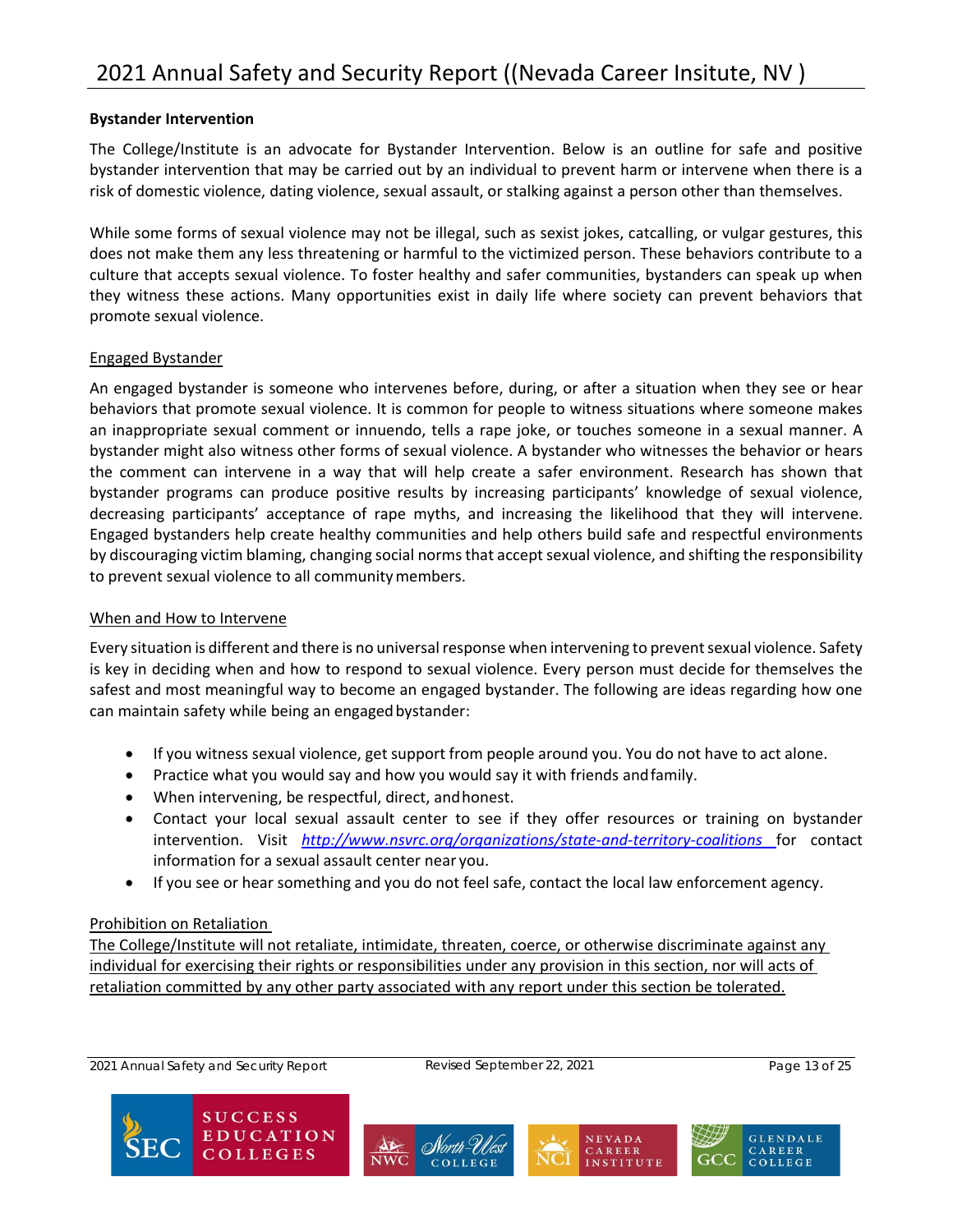## When Alcohol is Involved

Unfortunately, bystanders are lesslikely to intervene when alcohol isinvolved, particularly when both the victim and offender have been drinking. However, alcohol is never a cause of rape or an excuse for committing a crime; consent cannot be obtained or given when someone is incapacitated due to alcohol or other substances.

### Role of Social Media

During and after acts of sexual violence, social media and online anonymous websites could provide venues for harmful comments and abusive behavior toward others. This might include threatening the distribution of photos or videos of the assault. Responsible bystanders play a powerful role in showing support for victims by challenging disrespectful comments to change the culture and to end violence.

### Checklist for Bystanders

- Is there a problem? Does someone need help?
- Is it safe to intervene? What are my options?
- What should I do? Should I call on others tohelp?

## **Risk Reduction**

While learning about risk reduction strategies can be a helpful first step in understanding the context of violence, it is never meant to attribute blame to victims for not having recognized signs of abuse. The perpetrator of the abuse and the violence associated with abuse are always the ones responsible and should never be excused due to a victim's behavior, decisions, or judgments. Offering risk reduction information is meant to provide an educational foundation for recognizing signs of abuse, not just for those who may be at risk for experiencing it, but to help our community understand, recognize, and acknowledge the behaviors as harmful.

### Abuse Resource:

# The Gift of Fear and Other Survival Signals that Protect Us from Violence - Gavin De Becker

Although there are no proven strategies for "preventing" sexual assault or rape, several risk-reduction strategies are recommended. The following information is provided by RAINN, the nation's largest anti-sexual violence organization (click to follow the link):

- *[Avoiding dangerous situations and safetyplanning](https://www.rainn.org/get-information/sexual-assault-prevention/avoiding-dangerous-situations)*
- *[In a socialsituation](https://www.rainn.org/get-information/sexual-assault-prevention/social-situations)*
- *[If someone is pressuring](https://www.rainn.org/get-information/sexual-assault-prevention/avoiding-pressure) you*
- *[What men can](http://www.rainn.org/get-information/sexual-assault-prevention/men-can-help) do*
- *[Protecting children from sexualassault](http://www.rainn.org/get-information/sexual-assault-prevention/protecting-a-child-from-sexual-assault)*

2021 Annual Safety and Security Report **Revised September 22, 2021** Page 14 of 25







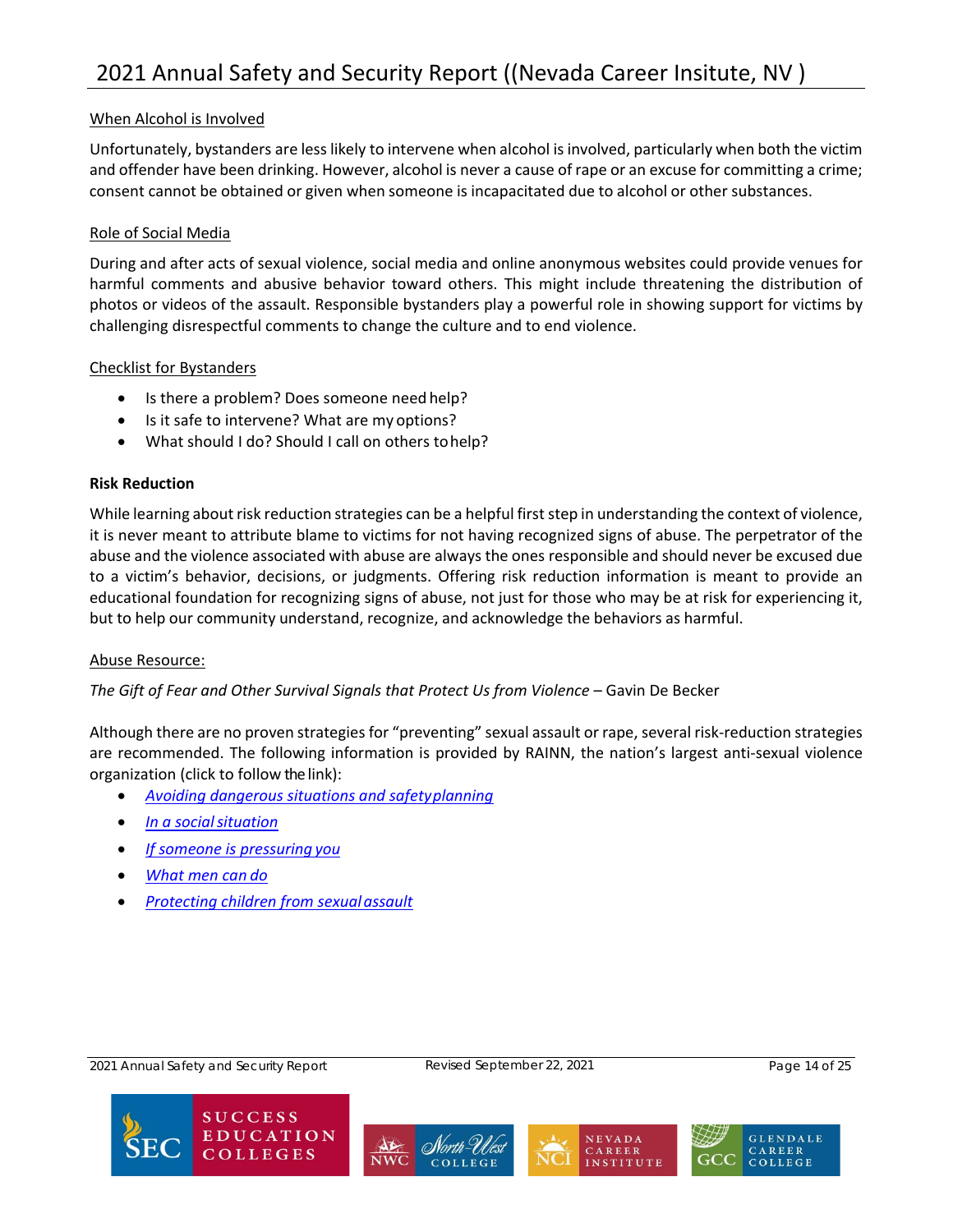# **Reporting and Investigating Allegations of Sexual Misconduct**

If any individual (student or employee) is a victim of sexual assault, domestic violence, dating violence, or stalking, his or her first priority should be to locate a place of safety. Next, he or she should obtain any necessary medical treatment. The College/Institute strongly advocates that subsequent to securing a place of safety and obtaining medical treatment, any victim of sexual assault, domestic violence, dating violence, or stalking should report the incident immediately to the Title IX Coordinator, Campus Director, or Director of Compliance. Time is a critical factor for the collection and preservation of evidence. Preserving evidence is very important, as it may be necessary to prove sexual assault, domestic violence, dating violence, or stalking, or in obtaining a protection order.

Filing a report with the Campus Security Office or the campus officials outlined above will not obligate the victim to prosecute, nor will it subject the victim to scrutiny or judgmental opinions from security agents or school officials. The College/Institute will assist the student in notifying local law enforcement, if the student requests such assistance. Although a victim is under no obligation to report an incident of sexual assault to local law enforcement and services are available to the victim regardless of whether a police report is filed, filing a police report with the appropriate local law enforcement agencywill:

• Ensure that a victim of domestic violence or sexual assault receives the necessary medical treatment and tests. Medical treatment and tests may be obtained at the following suggestedlocations:

| <b>Hospital</b>                   | Location                 | <b>Telephone Number</b> |
|-----------------------------------|--------------------------|-------------------------|
| <b>California</b>                 |                          |                         |
| <b>Glendale Adventist Medical</b> | 1509 Wilson Terrace      | 818-409-8202            |
| Center                            | Glendale, CA 91206       |                         |
| <b>UC Irvine Medical Center</b>   | 101 The City Drive South | 714-456-7890            |
|                                   | Orange, CA 92868         |                         |
| Queen of the Valley Hospital      | 1115 S. Sunset Ave.      | 626-962-4011            |
|                                   | West Covina, CA 91790    |                         |
| Pomona Valley Hospital Medical    | 1798 N. Garey Ave.       | 909-865-9500            |
| Center                            | Pomona, CA 91767         |                         |
| Riverside County Regional         | 26520 Cactus Ave.        | 951-486-4000            |
| <b>Medical Center</b>             | Moreno Valley, CA 92555  |                         |
| <b>Sharp Memorial Hospital</b>    | 7901 Frost St.           | 8585-939-3400           |
|                                   | San Diego, CA 92123      |                         |
| <b>Nevada</b>                     |                          |                         |
| <b>University Medical Center</b>  | 1800 W. Charleston Blvd. | 702-383-2000            |
|                                   | Las Vegas, NV 89102      |                         |

(In California, evidence may be collected even if you chose not to make a report to law enforcement.)

• Provide the opportunity for collection of evidence helpful in prosecution or in obtaining a protection order which cannot be obtained later (ideally a victim of sexual assault should not wash, douche, use the toilet, or change clothing prior to a medical/legal exam). Victims of sexual assault, domestic violence, stalking, and dating violence are also encouraged to preserve evidence by saving text messages, instant messages, social networking pages, other communications, and keeping pictures, logs or other copies of

2021 Annual Safety and Security Report **Revised September 22, 2021** Page 15 of 25







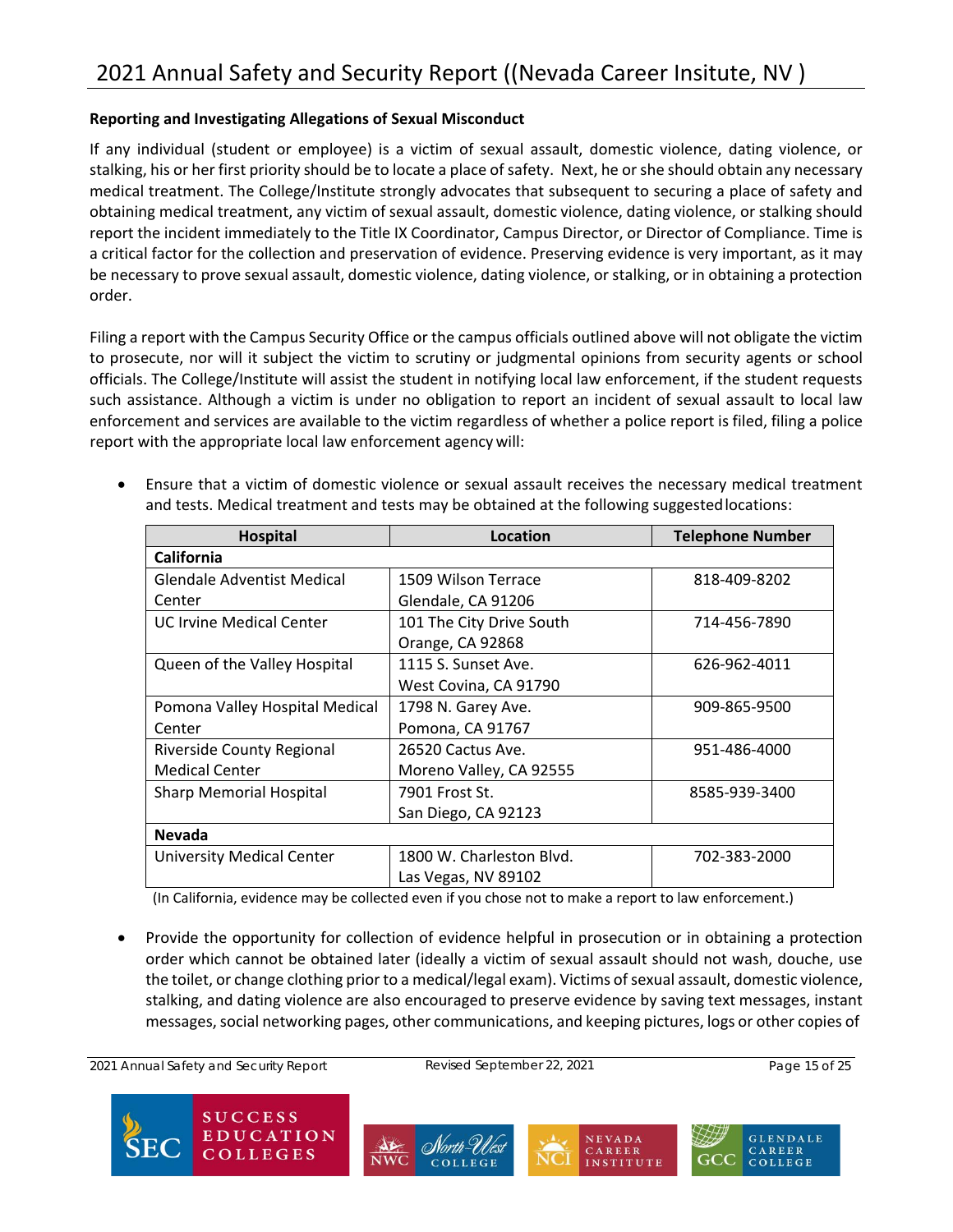documents, if they have any, that would be useful to College/Institute adjudicators/investigators or police.

In **California**, protective orders include:

- o [Domestic Violence RestrainingOrder](http://www.courts.ca.gov/1260.htm#domestic)
- o [Elder or Dependent Adult Abuse RestrainingOrder](http://www.courts.ca.gov/1260.htm#elder)
- o [Civil Harassment RestrainingOrder](http://www.courts.ca.gov/1260.htm#civil%20harassment)
- o [Workplace Violence RestrainingOrder](http://www.courts.ca.gov/1260.htm#workplace)

In **Nevada**, protective ordersinclude:

- o [Emergency Protective](http://www.womenslaw.org/laws_state_type.php?id=550&state_code=NV&content-7823) Order
- o [Temporary Order for](http://www.womenslaw.org/laws_state_type.php?id=550&state_code=NV&content-7823) Protection
- o [Extended Order for](http://www.womenslaw.org/laws_state_type.php?id=550&state_code=NV&content-7823) Protection
- Assure the victim has access to free, confidential counseling from counselors specifically trained in the area of sexual assault crisisintervention.

Any student or employee who reports to the College/Institute that he or she has been a victim of domestic violence, dating violence, sexual assault, or stalking, whether the offense occurred on or off campus, and whether the victim opts to report the incident to the police, shall be provided with a copy of the Report, the *Title IX/Sexual Misconduct Policy*, and written documentation detailing:

- The importance of preserving evidence that may assist in proving that the alleged criminal offense occurred or may be helpful in obtaining a protectionorder.
- How and to whom the alleged offense should be reported.
- His or her options to (1) notify proper law enforcement authorities, including on-campus and local police; (2) be assisted by campus authorities in notifying law enforcement authorities if he or she so chooses; and (3) decline to notify suchauthorities.
- His or her rights and options for (and available assistance with) changing academic, living, transportation, and working situations, if so requested and reasonably available, regardless of whether he or she chooses to report the crime to the authorities, and to whom the requests should be submitted.
- Information about how the institution will protect the confidentiality of victims and other necessary parties, including how the institution will (1) complete publicly available recordkeeping including Clery Act reporting and disclosures, without the inclusion of personal identifying information about the victim and (2) maintain information regarding any accommodations or protective measures provided to the victim as confidential, to the extent that maintaining such confidentiality would not impair the ability of the College/Institute to provide the accommodations orprotective measures
- Information regarding counseling, health, mental health, victim advocacy, legal assistance, visa and immigration assistance, student financial aid, and other victim services available within the community.
- Where applicable, his or her rights, and the College's/Institute's responsibilities regarding orders of protection, no-contact orders, restraining orders, or similar lawful orders issued by a criminal, civil, or tribal court, which, in **California**, include:

2021 Annual Safety and Security Report **Revised September 22, 2021** Page 16 of 25







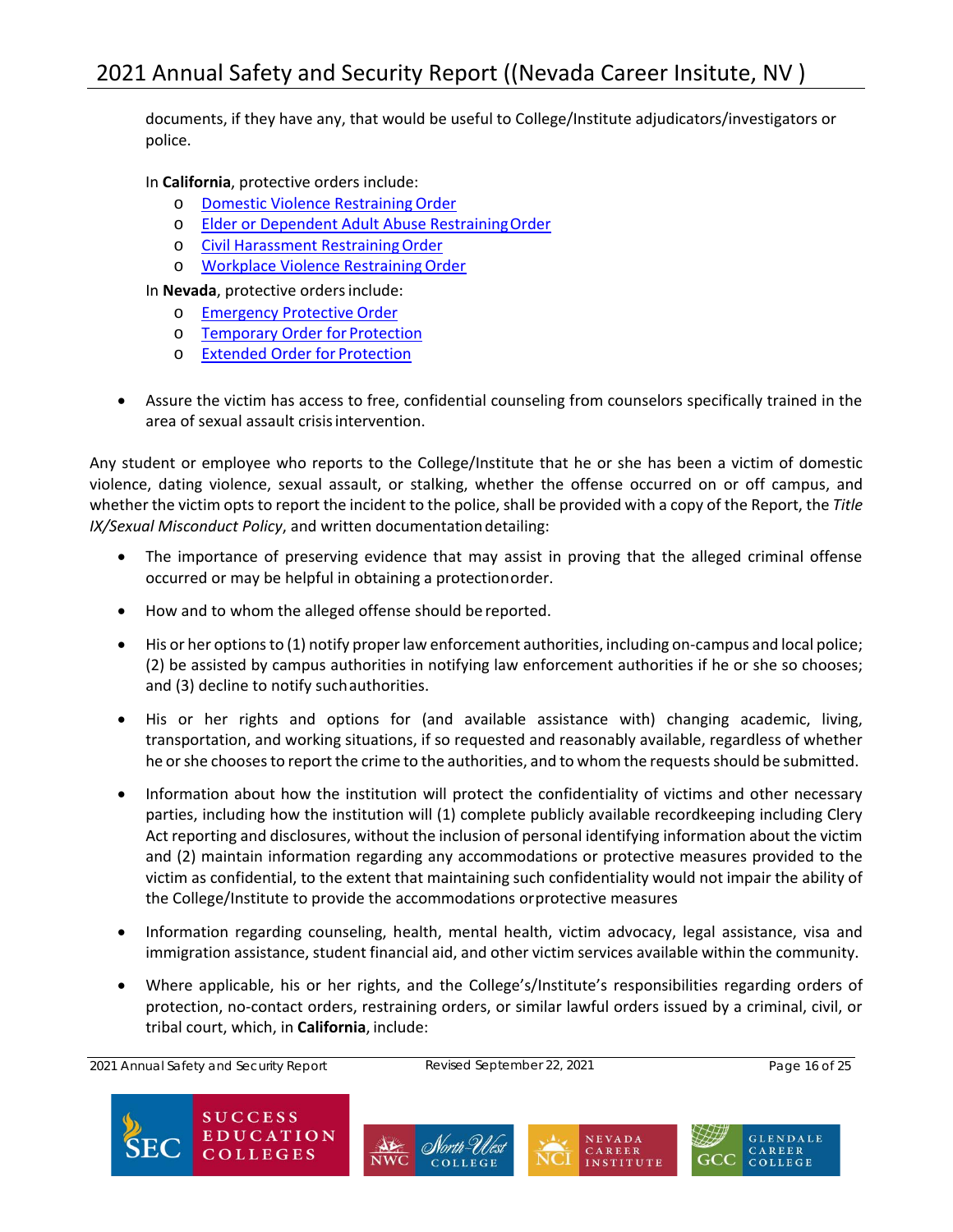- o [Domestic Violence RestrainingOrder](http://www.courts.ca.gov/1260.htm#domestic)
- o [Elder or Dependent Adult Abuse RestrainingOrder](http://www.courts.ca.gov/1260.htm#elder)
- o [Civil Harassment RestrainingOrder](http://www.courts.ca.gov/1260.htm#civil%20harassment)
- o [Workplace Violence RestrainingOrder](http://www.courts.ca.gov/1260.htm#workplace)

and, which, in **Nevada**, include:

- o [Emergency Protective](http://www.womenslaw.org/laws_state_type.php?id=550&state_code=NV&content-7823) Order
- o [Temporary Order for](http://www.womenslaw.org/laws_state_type.php?id=550&state_code=NV&content-7823) Protection
- o [Extended Order for](http://www.womenslaw.org/laws_state_type.php?id=550&state_code=NV&content-7823) Protection
- An explanation of the procedures for institutional disciplinary action in cases of alleged dating violence, domestic violence, sexual assault, orstalking.
- The United States Department of Justice Violence Against Women Office website, located at [http://www.ovw.usdoj.gov,](http://www.ovw.usdoj.gov/) which provides useful information relating to victims' rights and available assistance.

## Disciplinary Procedures

Any reported incident of domestic violence, dating violence, sexual assault, or stalking will be subject to a prompt, fair, and unbiased investigation and resolution. Investigations and institutional disciplinary proceedings related to reported incidences of sexual assault, domestic violence, dating violence, or stalking will be conducted by qualified, impartial officials. Such officials will receive annual training regarding the nature of the noted offenses and how to conduct an investigation and hearing that protects the safety of the alleged victim while promoting accountability.

Both the accuser and the accused are entitled to have others present during any institutional disciplinary proceedings related to accusations regarding the above offenses, including the advisor of their choice. The College/Institute will not limit the choice of advisor or the advisor's presence for either the accuser or the accused in any meeting or institutional disciplinary proceeding; however, the institution may establish restrictions on participation of the advisor. In connection with the proceedings, both the accuser and the accused will be provided with the definitions of sexual assault, domestic violence, dating violence, stalking, and consent in the applicable jurisdiction and as appropriate to the matter at hand. A preponderance of the evidence standard will be utilized in the determination as to whether one of the above offenses has occurred. Both the accuser and the accused will be informed simultaneously in writing of thefollowing:

- The outcome of any institutional disciplinary proceeding that arises from an allegation of domestic violence, dating violence, sexual assault, orstalking.
- The institution's procedures for the accused and the victim to appeal the results of the institutional disciplinary proceeding.

2021 Annual Safety and Security Report **Revised September 22, 2021** Page 17 of 25

**GLENDALE** 

CAREER

 $GCC$ 





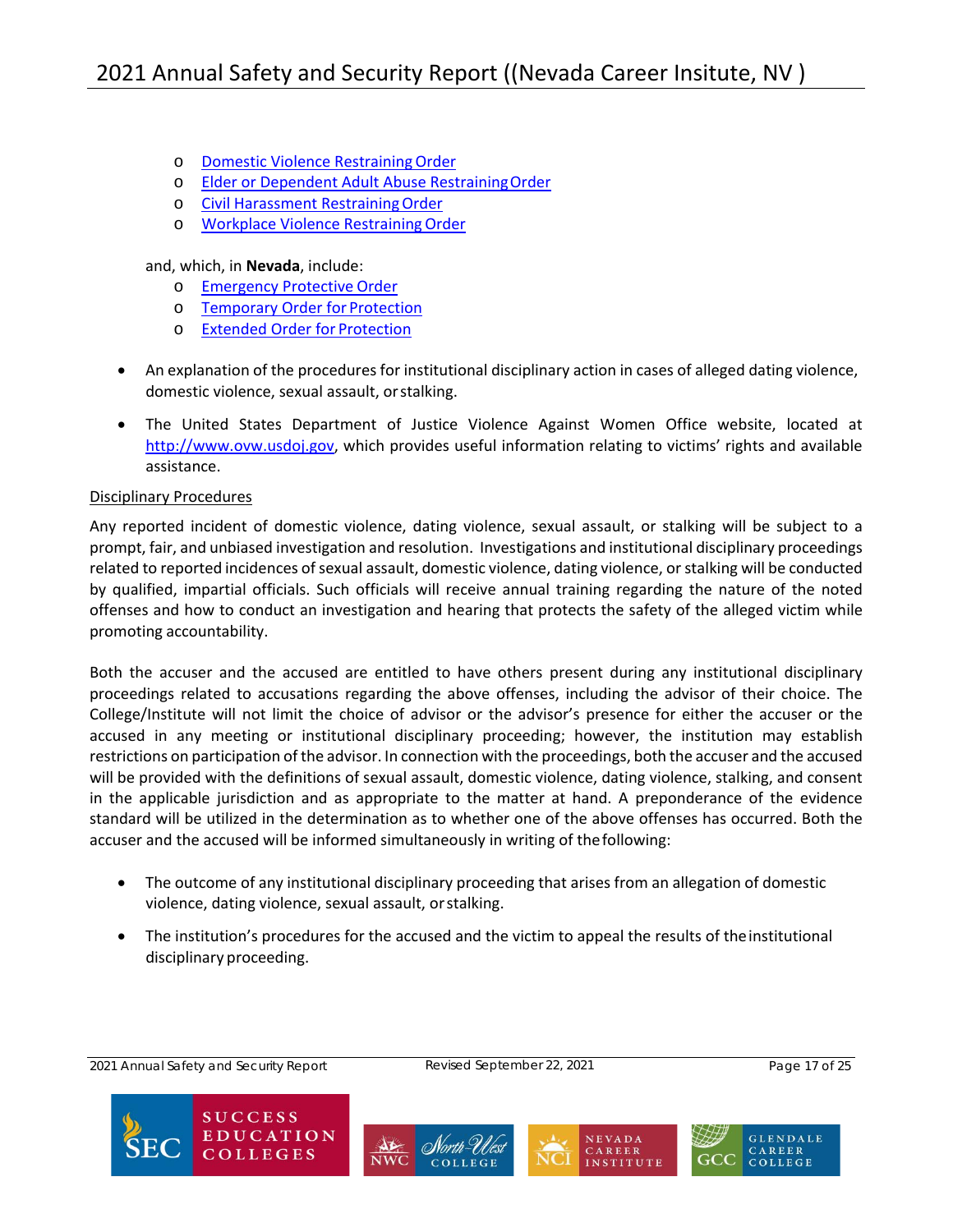Any change to the results that occur prior to the time that such results become final.

• When such results become final.

In addition, the College/Institute will, upon written request, disclose to the alleged victim of a crime of violence or a non-forcible sex offense, the report on the results of any disciplinary proceeding against a student who is the alleged perpetrator of such a crime or offense. If the alleged victim is deceased, upon request, the institution will provide the outcome of any disciplinary hearing to the alleged victim's next of kin.

(This section is intentionally left blank.)

2021 Annual Safety and Security Report **Revised September 22, 2021** Page 18 of 25

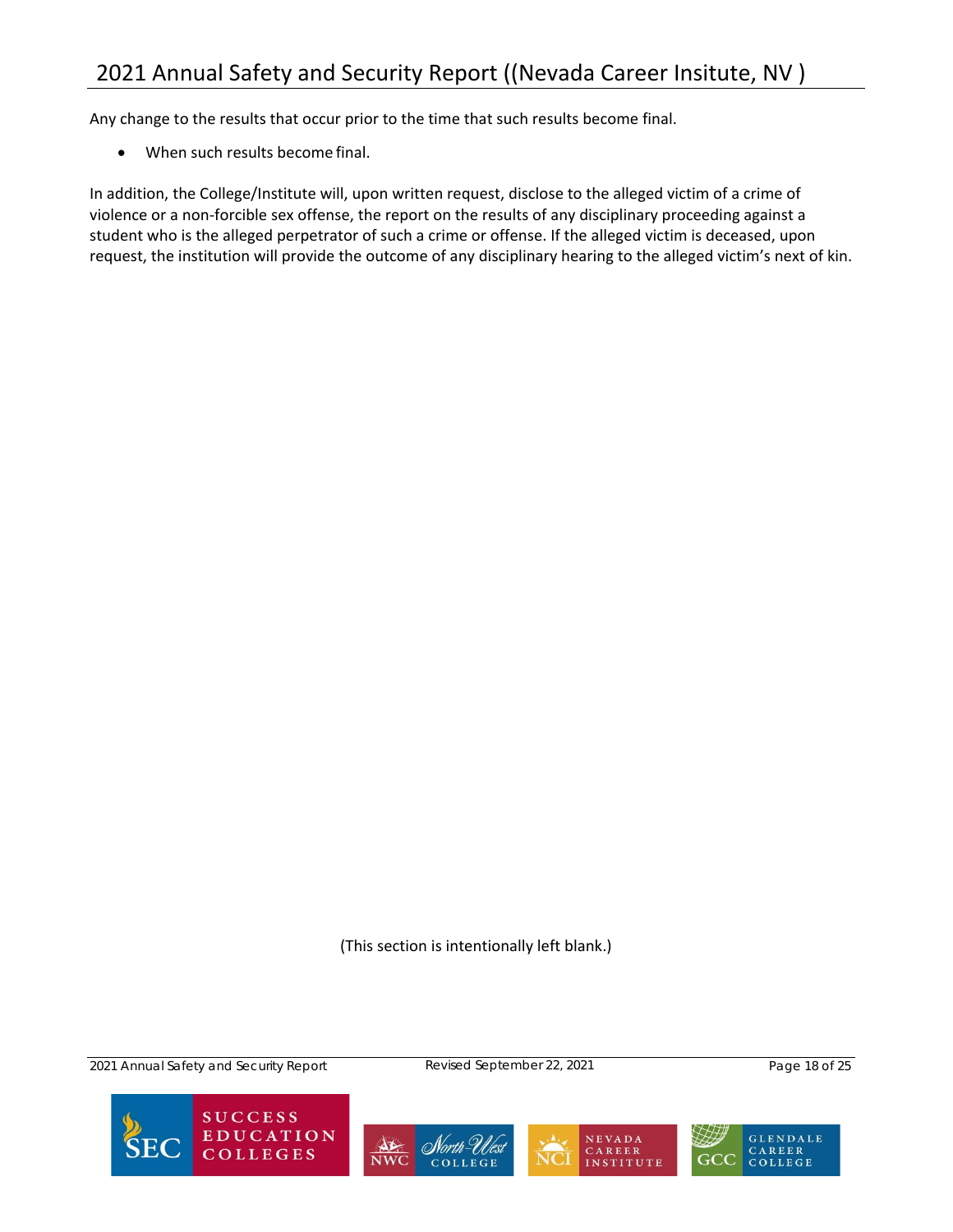## Counseling and Mental Health Referrals, and Other Student Services

Local agencies to address this request:

| <b>Agency</b>                        | Location                         | <b>Telephone Number</b> |  |  |  |  |
|--------------------------------------|----------------------------------|-------------------------|--|--|--|--|
| California                           |                                  |                         |  |  |  |  |
| <b>Strength United</b>               | 7116 Sophia Ave.                 | 818-886-0453            |  |  |  |  |
|                                      | Van Nuys, CA 91406               |                         |  |  |  |  |
| Sexual Assault Crisis Agency         | 1703 Termino Ave.                | 562-597-2002            |  |  |  |  |
|                                      | Long Beach, CA 90804             |                         |  |  |  |  |
| Riverside Area Rape Crisis           | 1845 Chicago Ave, Suite A        | 951-686-7273            |  |  |  |  |
| Center                               | Riverside, CA 92507              |                         |  |  |  |  |
| Project S.I.S.T.E.R.                 | PO Box 1369                      | 909-626-4357            |  |  |  |  |
|                                      | Pomona, CA 91769                 |                         |  |  |  |  |
| Glendale Adventist Medical           | 1509 Wilson Terrace              | 818-409-8027            |  |  |  |  |
| Center                               | Glendale, CA 91206               |                         |  |  |  |  |
| Foothill Family Services - West      | 1215 West Covina Pkwy, Suite 200 | 626-338-9200            |  |  |  |  |
| Covina                               | West Covina, CA 91790            |                         |  |  |  |  |
| County of San Diego                  | 5001 73rd St.                    | 858-694-3900            |  |  |  |  |
| <b>Health and Human Services</b>     | San Diego, CA 92115              |                         |  |  |  |  |
| Agency                               |                                  |                         |  |  |  |  |
| <b>Nevada</b>                        |                                  |                         |  |  |  |  |
| <b>Community Action Against Rape</b> | 6375 West Charleston Blvd., W1B  | 702-385-2153            |  |  |  |  |
| (CARR) - Rape Crisis Center          | Las Vegas, NV 89146              |                         |  |  |  |  |
| H.O.P.E. Counseling Services         | 6600 W. Charleston Blvd., #140   | 702-437-4673            |  |  |  |  |
|                                      | Las Vegas, NV 89146              |                         |  |  |  |  |

### Confidentiality

Throughout the investigative and disciplinary processes, the College/Institute will protect the accuser's identity by limiting knowledge of the matter to those persons directly involved in the proceedings, and by ensuring that all documentation relating to the proceedingsis maintained by the College's Human Resources or Student Affairs staff apart from the standard student/employee filing systems. In this manner, the College/Institute will ensure that public record keeping may be accomplished without inclusion of identifying information about the accuser to the extent permissible by law.

In addition, the College/Institute may change an accuser's academic situation, if the change is requested by the accuser and is reasonably available, and will maintain the confidentiality of those accommodations as long as doing so does not impair the ability to provide such accommodations.

### Sanctions for Violations

Sanctions that may be imposed by the College/Institute following a final determination of an institutional disciplinary procedure regarding rape, acquaintance rape, domestic violence, dating violence, sexual assault, or stalking may include, without limitation, suspension or expulsion from the College/Institute or termination of employment. If it is determined that inappropriate conduct has been committed by one of the College's employees, the College/Institute will take disciplinary action in accordance with the provisions set out

2021 Annual Safety and Security Report **Revised September 22, 2021** Page 19 of 25

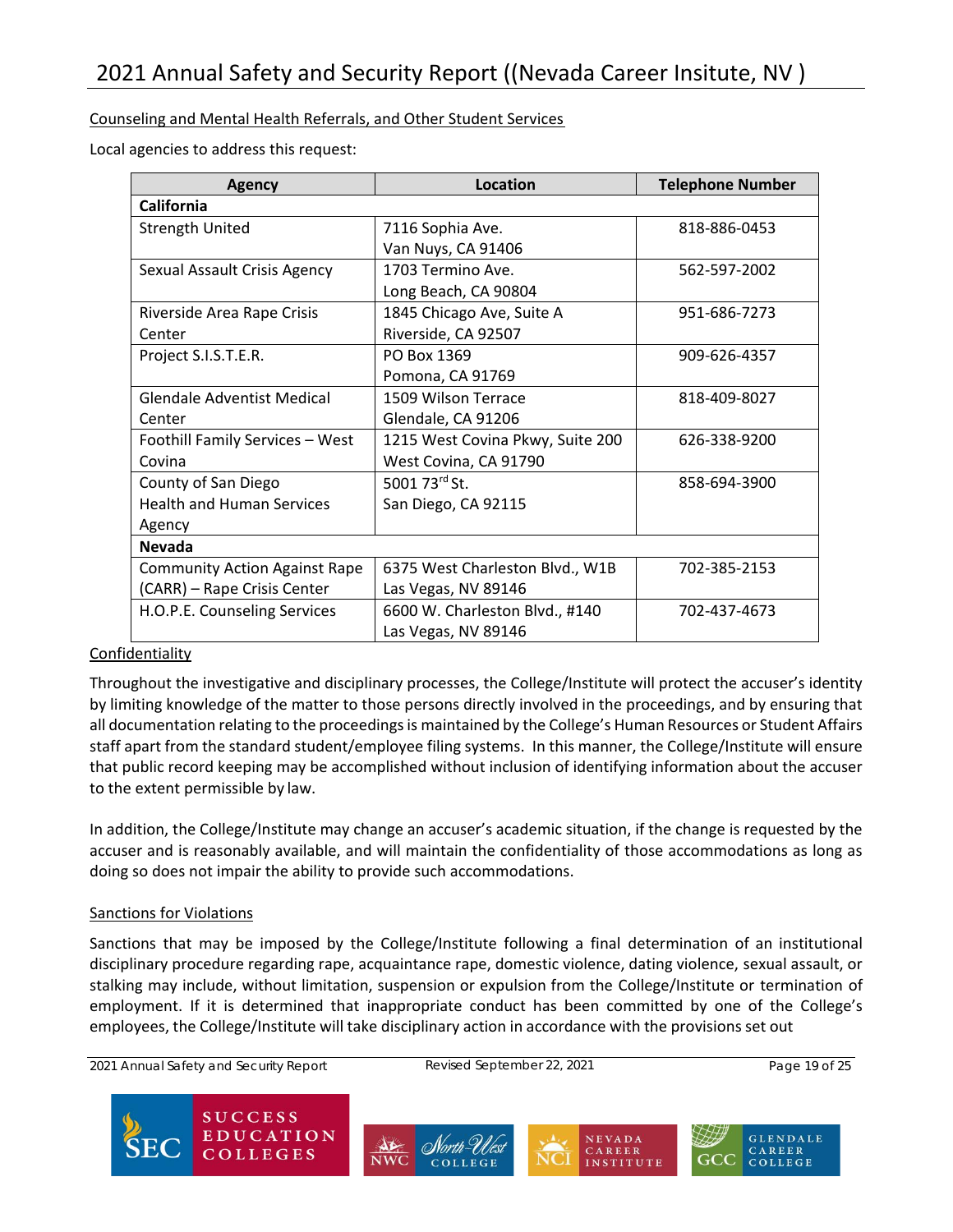in the *Employee Handbook*. If it is determined that inappropriate conduct has been committed by one of the College's students, the College/Institute will take disciplinary action consistent with the processes set out in the *College/Institute Catalog*. Finally, as noted above, criminal incidents will be referred to the local law enforcement agency that has jurisdiction over the campus.

### Protective Measures for Victims

The College/Institute will offer victims of crimes involving rape, acquaintance rape, domestic violence, dating violence, sexual assault, or stalking protective measures including changes to class schedules, academic accommodations, changes in working conditions, and assistance in locating new housing arrangements and transportation.

## *Programs and Information to Prevent Sexual Assault, Domestic Violence, Dating Violence, or Stalking*

The College/Institute conducts primary prevention and awareness training programs designed to promote the awareness of rape, acquaintance rape, domestic violence, dating violence, sexual assault, and stalking. Such training is offered to all incoming students and new employees during their respective orientation processes. In addition, at least annually, the College/Institute conducts ongoing prevention and awareness training programs for current students and employees. These training programs include a review of the policies set out in the Report and, as appropriate, a review of the College's *Employee Handbook* and the College's *Title IX/Sexual Misconduct Policy*. In addition, as required under federal law, these programs also specifically cover:

- The definitions of sexual assault, domestic violence, dating violence, stalking, and consent in the applicable jurisdiction.
- Safe and positive options for bystander intervention that may be carried out by an individual to prevent harm or to intervene when there is a risk that another individual will experience domestic violence, dating violence, sexual assault, orstalking.
- Information on risk reduction to recognize warning signs of abusive behavior and to avoid potential attacks.
- Information regarding existing counseling, health, mental health, victim advocacy, legal assistance, and other services available in the community.

### **Reporting Suspected Physical or Sexual Abuse of Children**

Any College/Institute employee who, in the course of employment, receives information related to suspected physical or sexual abuse of children *or* reasonably suspects the physical or sexual abuse of a child must immediately report such information to his or her Campus Director and to the College's Human Resources Department. If there is reason to believe that immediate protection for the child is advisable, a report shall also be made immediately to the appropriate law enforcement agency.

### **Information Regarding Registered Sex Offenders**

In accordance with the "Campus Sex Crimes Prevention Act" of 2000, which amended the Jacob Wetterling Crimes Against Children and Sexually Violent Offender Registration Act, the Jeanne Clery Act, and the Family Educational Rights and Privacy Act of 1974, the College/Institute is providing the following link to the Federal

2021 Annual Safety and Security Report Revised September 22, 2021 Page 20 of 25





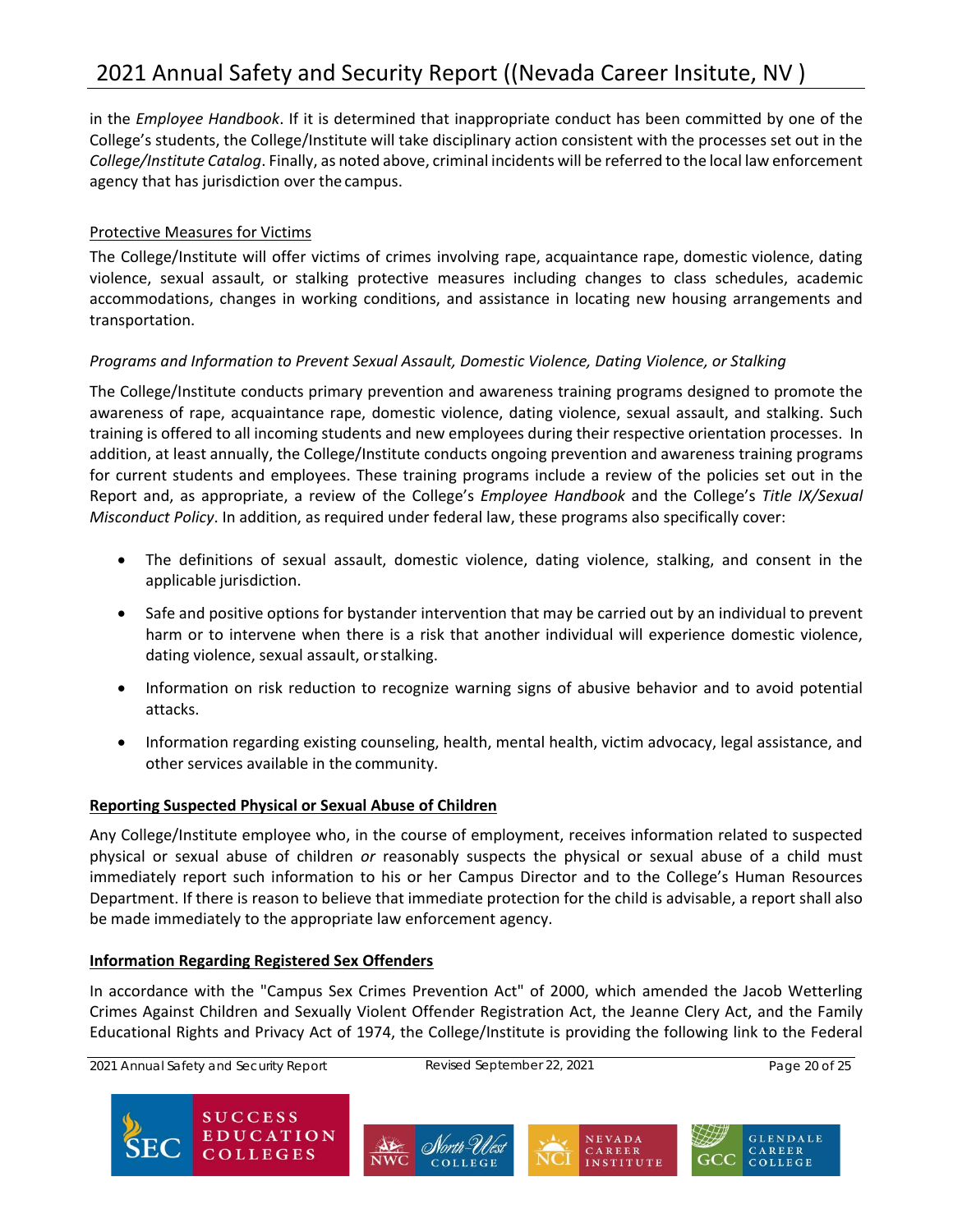Bureau of Investigation's *National Sex Offender Public Website*, which provides law enforcement information provided by each State concerning registered sex offenders:

<https://www.fbi.gov/scams-and-safety/sex-offender-registry>

Note, the information provided through the link above should be used only for the purposes of the administration of criminal justice, screening of current or prospective employees or volunteers, or otherwise for

2021 Annual Safety and Security Report **Revised September 22, 2021** Page 20 of 25

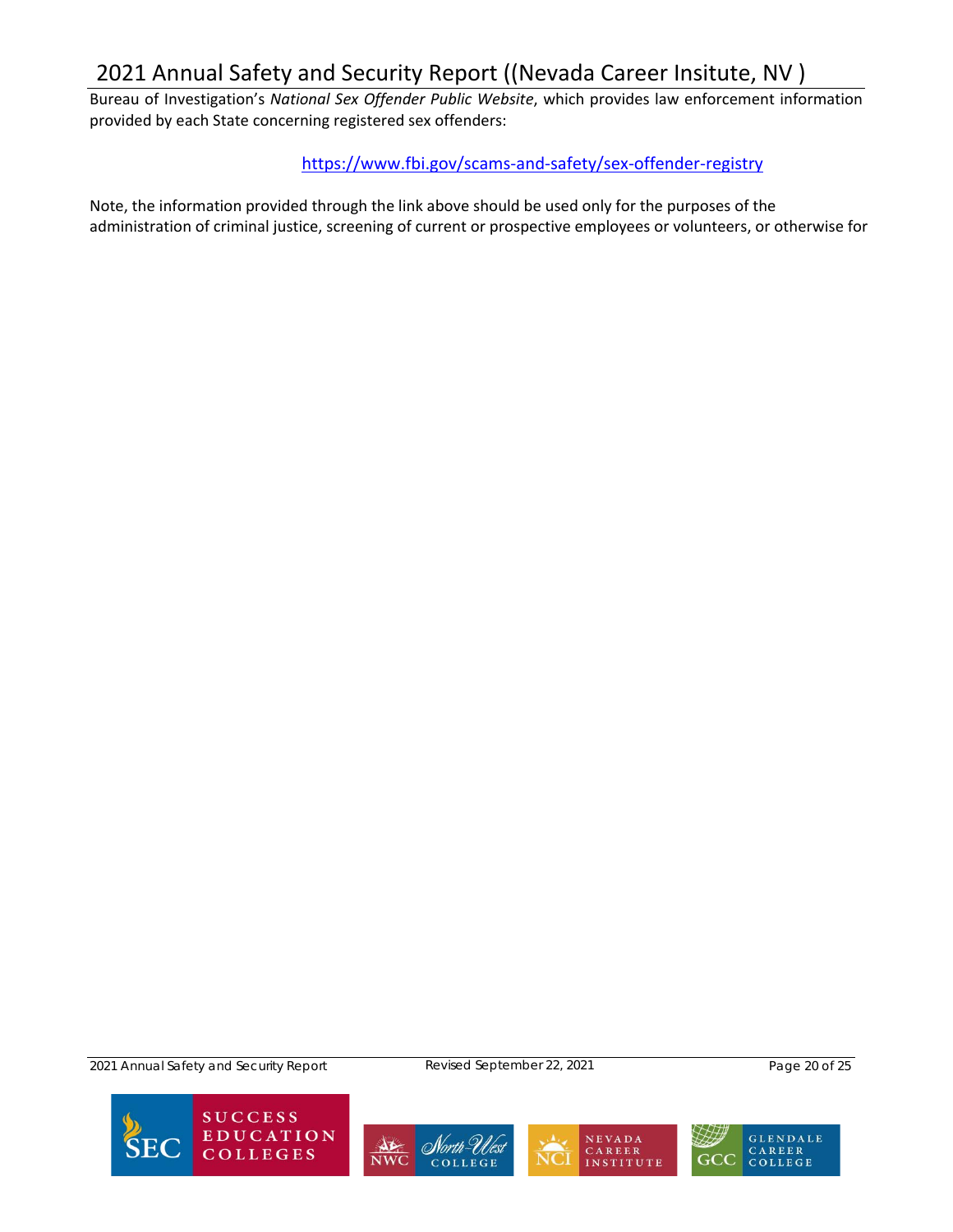the protection of the public in general and children in particular. Unlawful use of Registry information for purposes of intimidating or harassing another is prohibited and any willful violation shall be punishable as a Class 1 misdemeanor.

## **Emergency Management Master Plan**

The purpose of the College's *Emergency Management Master Plan* (the "Master Plan") is to establish policies, procedures, and an organizational structure for responding to on-campus emergencies. Accordingly, the Master Plan outlines administrative steps for response to, stabilization of, and recovery from an emergency event, the specific procedures that the College/Institute will use to communicate with faculty, staff, students and the general public during an emergency, and the responsibilities of the Emergency Management Team("EMT").

The primary function of the EMT, as detailed in the Master Plan, isto plan and execute emergency preparedness, response, and recovery functions. The EMT is responsible for assessment and implementation of emergency procedures, to include initiation of the Emergency Notification Alert System ("ENAS") discussed below, evacuations, lockdowns, crowd control, and coordination with responding emergency services. The campus EMT consists of the Campus Director, Director of Education, and other campus management designated as members of the team.

## **Emergency Action Plan**

The College's *Emergency Action Plan* (the "Action Plan") establishes and delineates emergency and evacuation procedures for specific emergency events (*e.g*., fire, earthquake, bomb threat). The Action Plan is published in an easy-to-use, flip-chart form that is available in public spaces throughout the College/Institute. All faculty, staff, and students are encouraged to review the Action Plan periodically and the College/Institute will test emergency response and evacuation procedures on an annual basis.

### **General Emergency Evacuation and Notification Procedures**

Should an event occur, either on or off-campus, which, in the judgment of the EMT, constitutes a significant emergency or dangerous situation involving an immediate threat to the health or safety of the campus community, a campus-wide notification will be issued by activating the ENAS. In addition to collecting information from the campus community and media sources, the College/Institute has also requested that local law enforcement provide direct notification to the Campus Director regarding any emergencies that may impact the campus or its students.

The College/Institute maintains the ENAS to provide timely information to the College/Institute community in the event of an emergency situation. The primary means for delivery of emergency information is via email and text messaging to cellular telephones. Because the College/Institute provides individual email addresses to all students and employees, the college/institute-issued email addresses will be automatically incorporated into the ENAS database. Personal cellular telephone numbers for students and employees may also be incorporated into the ENAS database for use in sending emergency alerts.

The ENAS is only activated upon the confirmation of an emergency or dangerous situation involving an immediate threat to the health or safety of students or employees occurring at the campus. The term "immediate threat" is defined as encompassing an imminent or impending threat. The term "confirmation" is defined as an institution official (or officials) having verified that a legitimate emergency or dangerous situation

2021 Annual Safety and Security Report **Revised September 22, 2021** Page 21 of 25





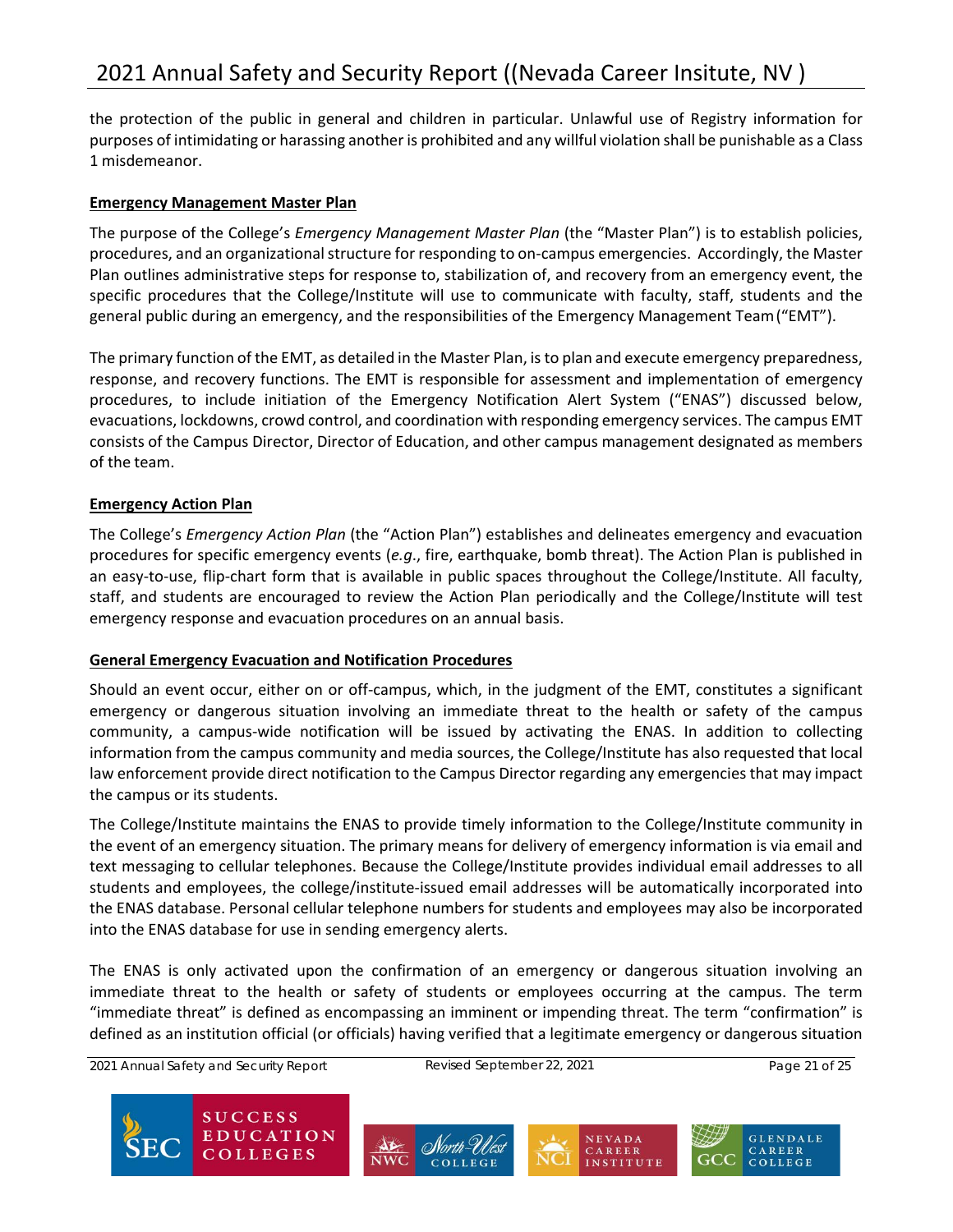exists.

Examples of significant emergencies or dangerous situations include, but are not limited to:

2021 Annual Safety and Security Report **Revised September 22, 2021** Page 21 of 25

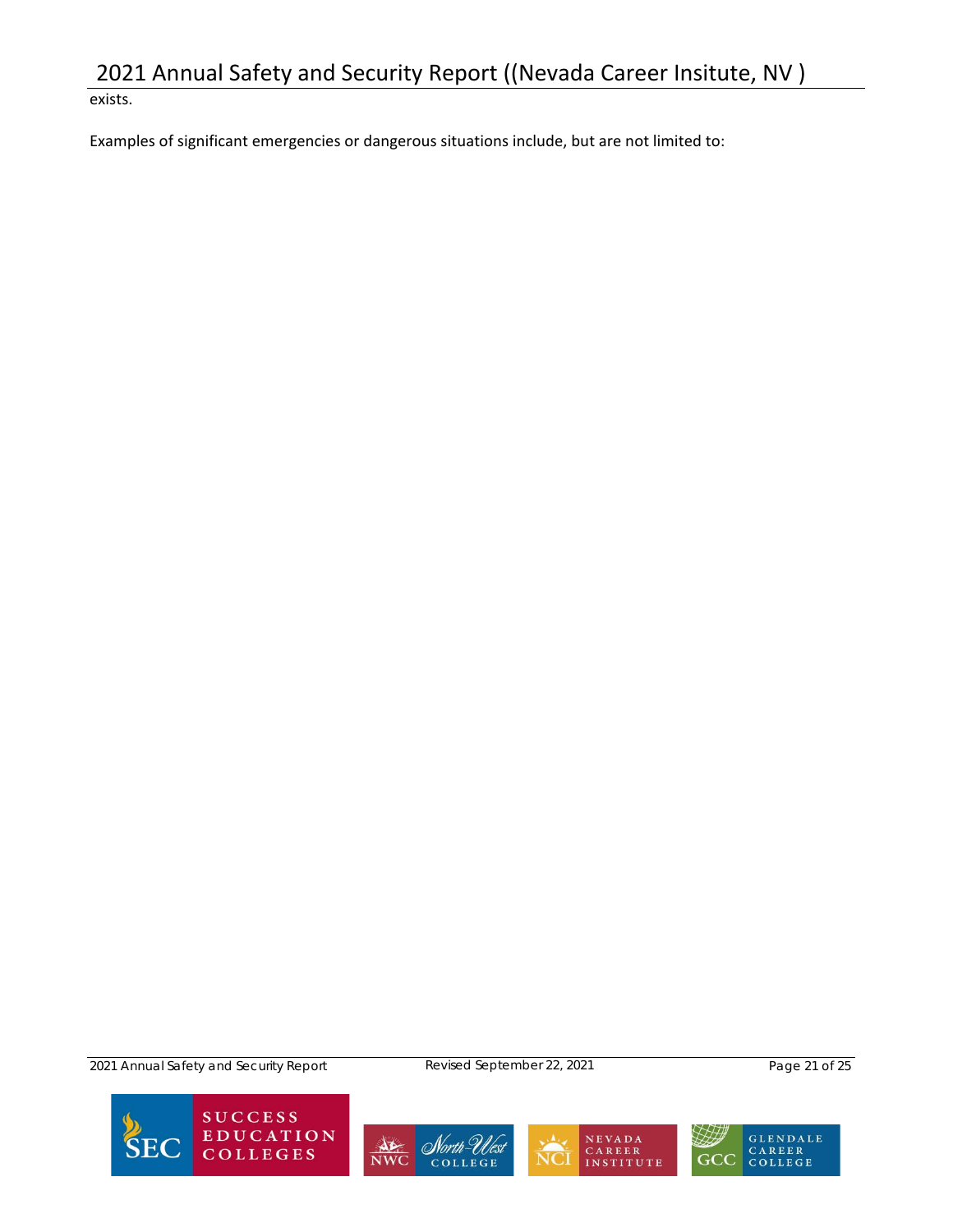- Extreme weather (*e.g*., tornado, flood)
- Earthquake
- Terrorist incident
- Armed person(s)
- Bomb Threat
- Explosion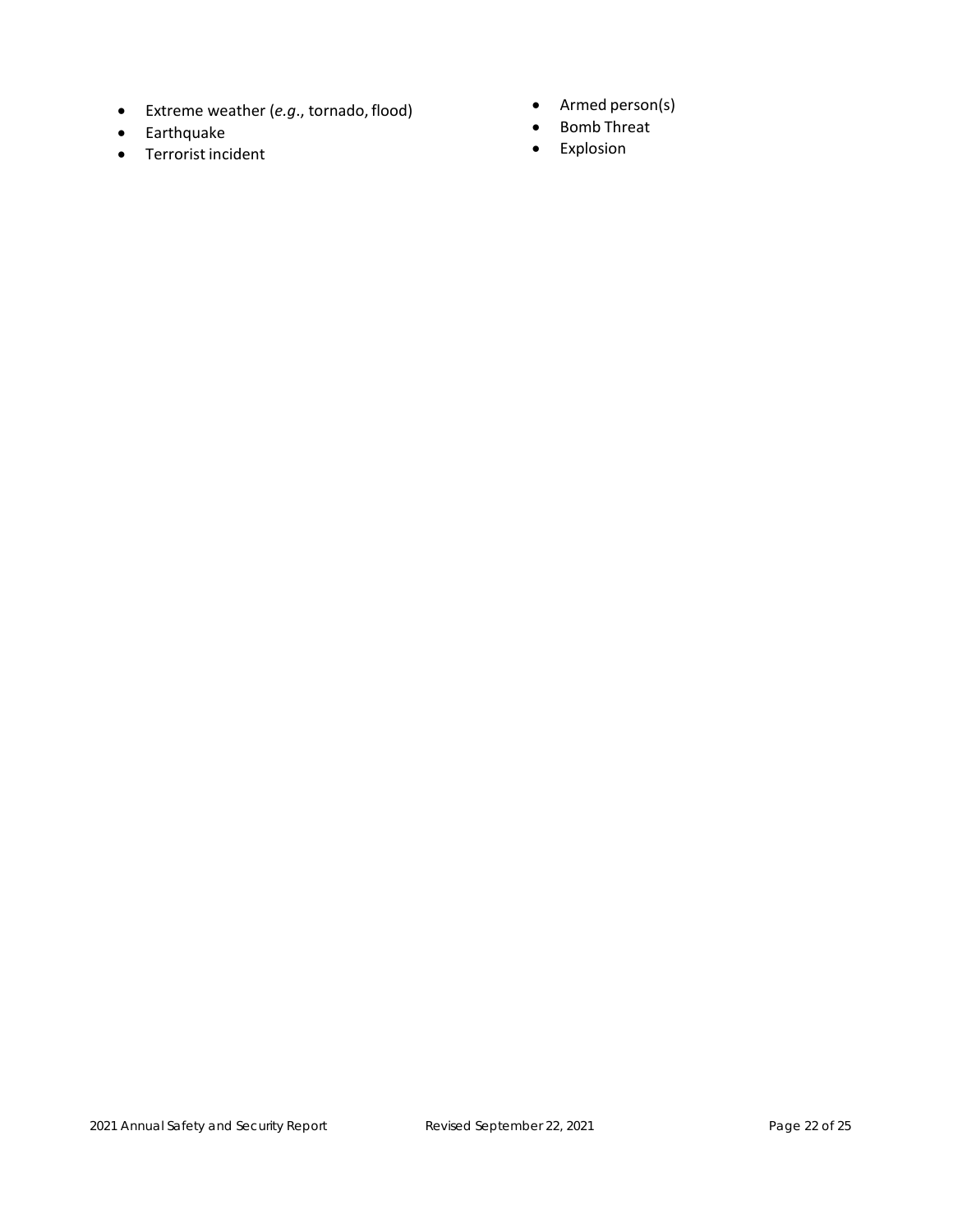Prior to activating the ENAS or making an emergency announcement, the Campus Director will, without delay, determine (1) whether, in his or her judgment, the information suggesting that an emergency has occurred is credible, and (2) whether issuing a notification or making an announcement would compromise efforts to assist a victim or to contain, respond to, or otherwise mitigate the emergency, and (3) to whom such emergency announcements should be sent. If the Campus Director is unable to carry out the duties described above, the duties will be carried out by the Director of Education or other designated member of the EMT.

In the event of an emergency, the Campus Director will craft a brief notification containing pertinent information about the nature of the emergency (*e.g*., approaching tornado, gas leak) and include instructions regarding the appropriate response (*e.g*., take cover, evacuate). In addition to activating the ENAS, the Campus Director may, if warranted, make an emergency announcement over the College/Institute intercom system. In addition, the Campus Director may, at his discretion, disseminate emergency information to the larger community by contacting local law enforcement or fire safetyofficials.

Should an emergency announcement be made directing a general evacuation, all persons on campus should exit the building immediately by way of the nearest stairwell, marked with a lighted exit sign, and follow the signs, exiting to the outside and quickly proceeding to the parking lot in front of the building. If the nearest stairwell is blocked, individuals should use another stairwell. Posted evacuation routes for each office or classroom space are located throughout the building, typically near the door. Persons should *not* use an elevator during the evacuation. It is the responsibility of all able staff to assist any persons with disabilities in descending the stairwell quickly and safely.

Individuals who exit the building first must position themselves far enough away from the street to enable everyone to stand clear of emergency vehicles. The street must be kept clear at all times, so as not to hamper the movement of emergency vehicles into the area.

Once outside the building, the EMT will confirm that appropriate emergency personnel have been contacted, congregate all employees in the parking lot in front of the building, confirm that all employees and visitors are out of the building, and meet with emergency personnel at the front entrance to provide additional information. Staff members trained in CPR and rescue breathing should survey the individuals outside to determine if anyone is in need of first aid and provide such aid as required. Individuals should not re-enter the campus building for any reason until it is declared safe by the appropriate emergency personnel and the Campus Director has agreed to permit persons to re-enter.

Should an emergency occur, either on or off-campus, which, in the judgment of the Campus Director, constitutes an ongoing or continuing concern, follow-up information will be issued to the campus community, as appropriate. This information will be issued through the College's e-mail system to students, faculty, and staff. Related information also will be posted in classrooms, campus library, student bulletin boards, and student lounges, as appropriate.

The College/Institute will conduct annual tests of the ENAS to ensure preparedness in the event of an actual emergency. These tests can be announced or unannounced. Such tests may include email or text message test alerts, scheduled drills or exercises, and appropriate follow-through activities designed for assessment and evaluation of emergency plans and their effectiveness. Documentation of any such test is maintained at the College and includes a description of the exercise, the date and time at which it occurred, and whether it was

2021 Annual Safety and Security Report Revised September 22, 2021 Page 23 of 25

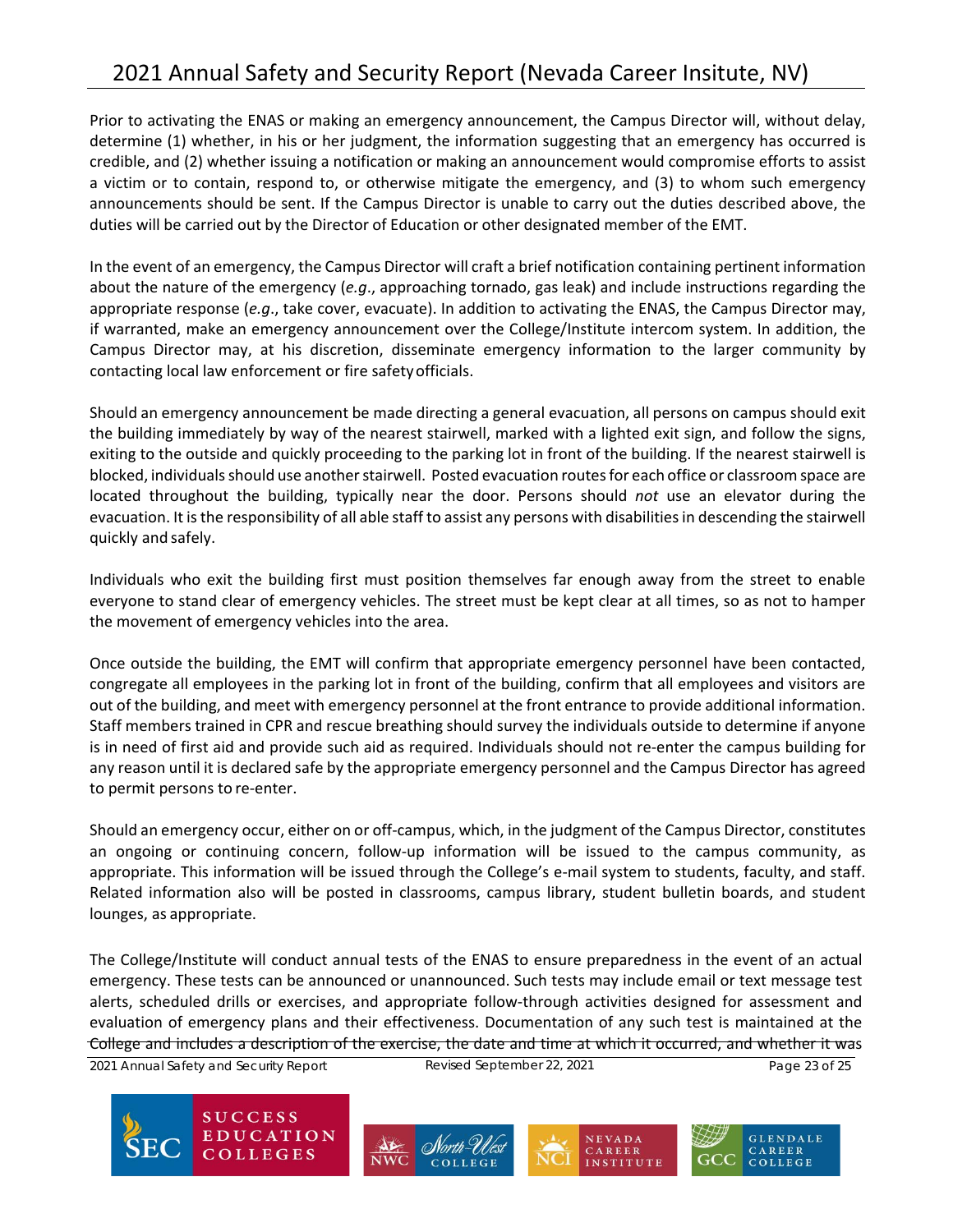announced or unannounced.

Through periodic active shooter and emergency response training, fire and evacuation drills, the posting of the Report on the College's website, and the distribution of notices regarding the Report to new and current students and employees, the College/Institute publicizes emergency response and evacuation procedures to students and staff on an at least annual basis.

#### **Post-Emergency Measures**

As outlined in the *Master Plan*, the following steps will be taken following the occurrence of an emergency. In the event that the College/Institute was not able to alert external emergency response entities (*e.g*., local law enforcement authorities, fire department, emergency medical services), the appropriate authority should be contacted and informed of the situation. In addition, if the EMT was not able to send an alert notification to the email address provided to the student and employee by the College/Institute, the alert should be re-sent to initiate an appropriate response, support, and coordination withinthe College's system.

The EMT then shall begin to coordinate assessment of the situation with the Campus Supports Center, to the extent possible. The goal of this initial assessment is to identify and avoid any remaining danger or risk to the safety or well-being of students, staff, and visitors at the College's location. The EMT should strive to maintain order and take necessary steps towards the accomplishment of this goal. The EMT should also attempt to restore general campus operations, to the extent possible.

Subsequent informational notifications will be communicated to students and staff via email, posted to the online student portal, and/or made available by other means (the ENAS will be only used in response to an immediate emergency situation and is not considered appropriate for follow-up communications once the immediate emergency situation has ended).

2021 Annual Safety and Security Report **Revised September 22, 2021** Page 24 of 25

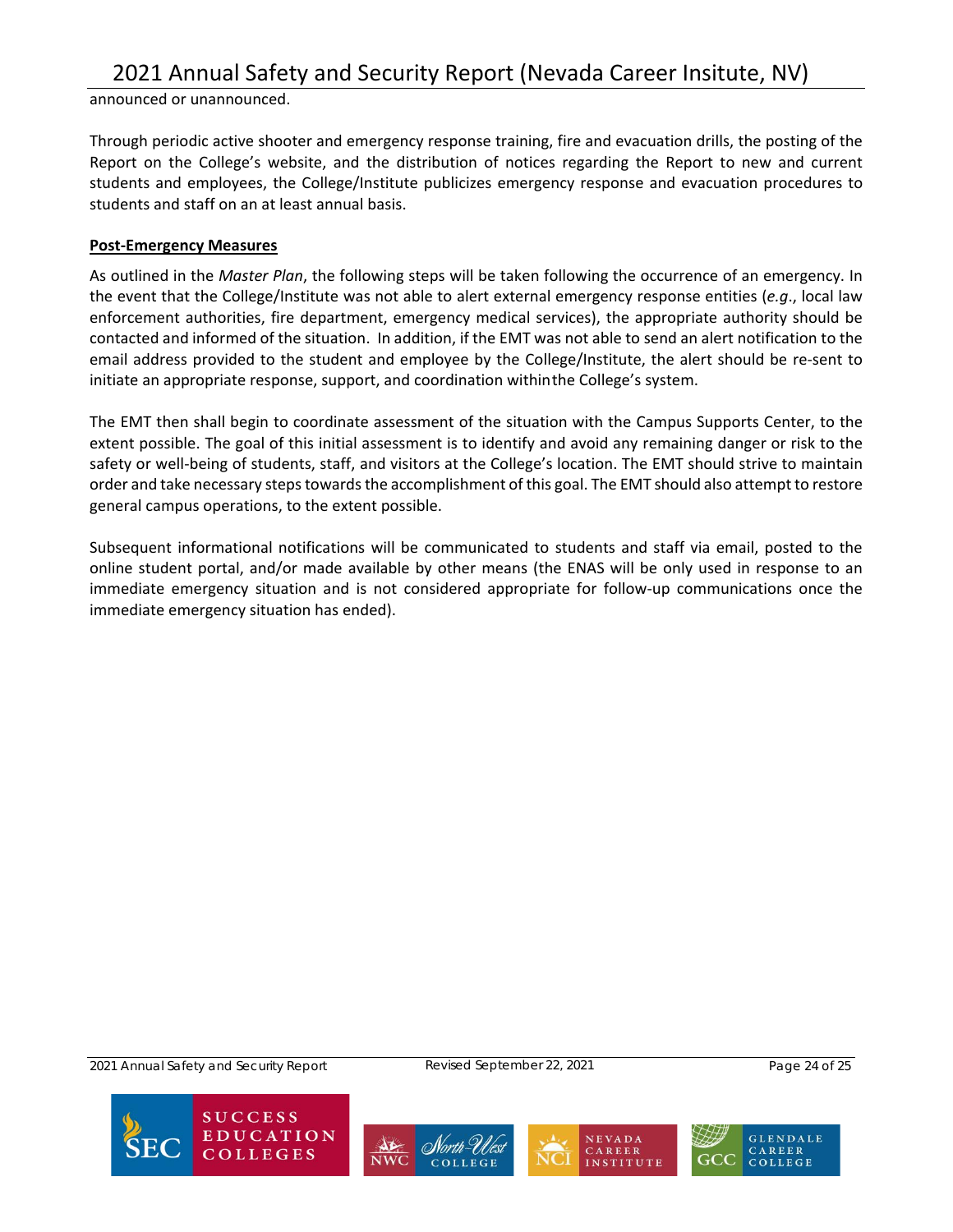|                                          | <b>On-Campus</b> |           |           | <b>Public Property</b> |           |           |  |
|------------------------------------------|------------------|-----------|-----------|------------------------|-----------|-----------|--|
|                                          | 2018             | 2019      | 2020      | 2018                   | 2019      | 2020      |  |
| <b>CRIMINAL OFFENSES</b>                 |                  |           |           |                        |           |           |  |
| Murder/Non-negligent manslaughter        | 0                | 0         | 0         | 0                      | 0         | 0         |  |
| Negligent manslaughter                   | 0                | 0         | 0         | 0                      | 0         | 0         |  |
| Sexual Assault-Rape                      | 0                | 0         | 0         | 0                      | 0         | 0         |  |
| Sexual Assault-Fondling                  | 0                | 0         | 0         | 0                      | 0         | 0         |  |
| Sexual Assault-Incest                    | 0                | 0         | 0         | 0                      | 0         | 0         |  |
| Sexual Assault-Statutory rape            | 0                | 0         | 0         | 0                      | 0         | 0         |  |
| Robbery                                  | 0                | 0         | 0         | 0                      | 0         | 0         |  |
| Aggravated assault                       | 0                | 0         | 0         | 0                      | 0         | 0         |  |
| <b>Burglary</b>                          | 0                | 0         | 0         | 0                      | 0         | 0         |  |
| Motor vehicle theft                      | 0                | 0         | 0         | 0                      | 0         | 0         |  |
| Arson                                    | 0                | 0         | 0         | 0                      | 0         | 0         |  |
| <b>HATE OFFENSES</b>                     |                  |           |           |                        |           |           |  |
| Murder/Non-negligent manslaughter        | 0                | 0         | 0         | 0                      | 0         | 0         |  |
| Negligent manslaughter                   | 0                | 0         | 0         | 0                      | 0         | 0         |  |
| Sexual Assault-Rape                      | 0                | 0         | 0         | 0                      | 0         | 0         |  |
| Sexual Assault-Fondling                  | 0                | 0         | 0         | 0                      | 0         | 0         |  |
| Sexual Assault-Incest                    | 0                | 0         | 0         | 0                      | 0         | 0         |  |
| Sexual Assault-Statutory rape            | 0                | 0         | 0         | 0                      | 0         | 0         |  |
| Robbery                                  | 0                | 0         | 0         | 0                      | 0         | 0         |  |
| Aggravated assault                       | 0                | 0         | 0         | 0                      | 0         | 0         |  |
| Burglary                                 | 0                | 0         | 0         | 0                      | 0         | 0         |  |
| Motor vehicle theft                      | 0                | 0         | 0         | 0                      | 0         | 0         |  |
| Arson                                    | 0                | 0         | 0         | 0                      | 0         | 0         |  |
| Simple Assault                           | 0                | 0         | 0         | 0                      | 0         | 0         |  |
| Larceny-Theft                            | 0                | 0         | 0         | 0                      | 0         | 0         |  |
| Intimidation                             | 0                | 0         | 0         | 0                      | 0         | 0         |  |
| Destruction/damage/vandalism of property | 0                | 0         | 0         | 0                      | 0         | 0         |  |
| <b>VAWA Offenses</b>                     |                  |           |           |                        |           |           |  |
| Domestic violence                        | 0                | 0         | 0         | 0                      | 0         | 0         |  |
| Dating violence                          | 0                | 0         | 0         | 0                      | 0         | 0         |  |
| Stalking                                 | $\mathsf 0$      | $\pmb{0}$ | 0         | $\pmb{0}$              | $\pmb{0}$ | $\pmb{0}$ |  |
| <b>ARRESTS</b>                           |                  |           |           |                        |           |           |  |
| Illegal weapons possession               | 0                | 0         | 0         | 0                      | 0         | 0         |  |
| Drug abuse violations                    | 0                | 0         | $\pmb{0}$ | 0                      | 0         | 0         |  |
| Liquor law violations                    | 0                | 0         | $\pmb{0}$ | $\pmb{0}$              | 0         | 0         |  |
| DISCIPLINARY ACTIONS/JUDICIAL REFERRALS: |                  |           |           |                        |           |           |  |
| Illegal weapons possession               | 0                | 0         | 0         | 0                      | 0         | 0         |  |
| Drug abuse violations                    | 0                | 0         | 0         | $\pmb{0}$              | 0         | 0         |  |
| Liquor law violations                    | 0                | $\pmb{0}$ | 0         | 0                      | 0         | 0         |  |

2021 Annual Safety and Security Report Revised September 22, 2021 **Page 25 of 25**